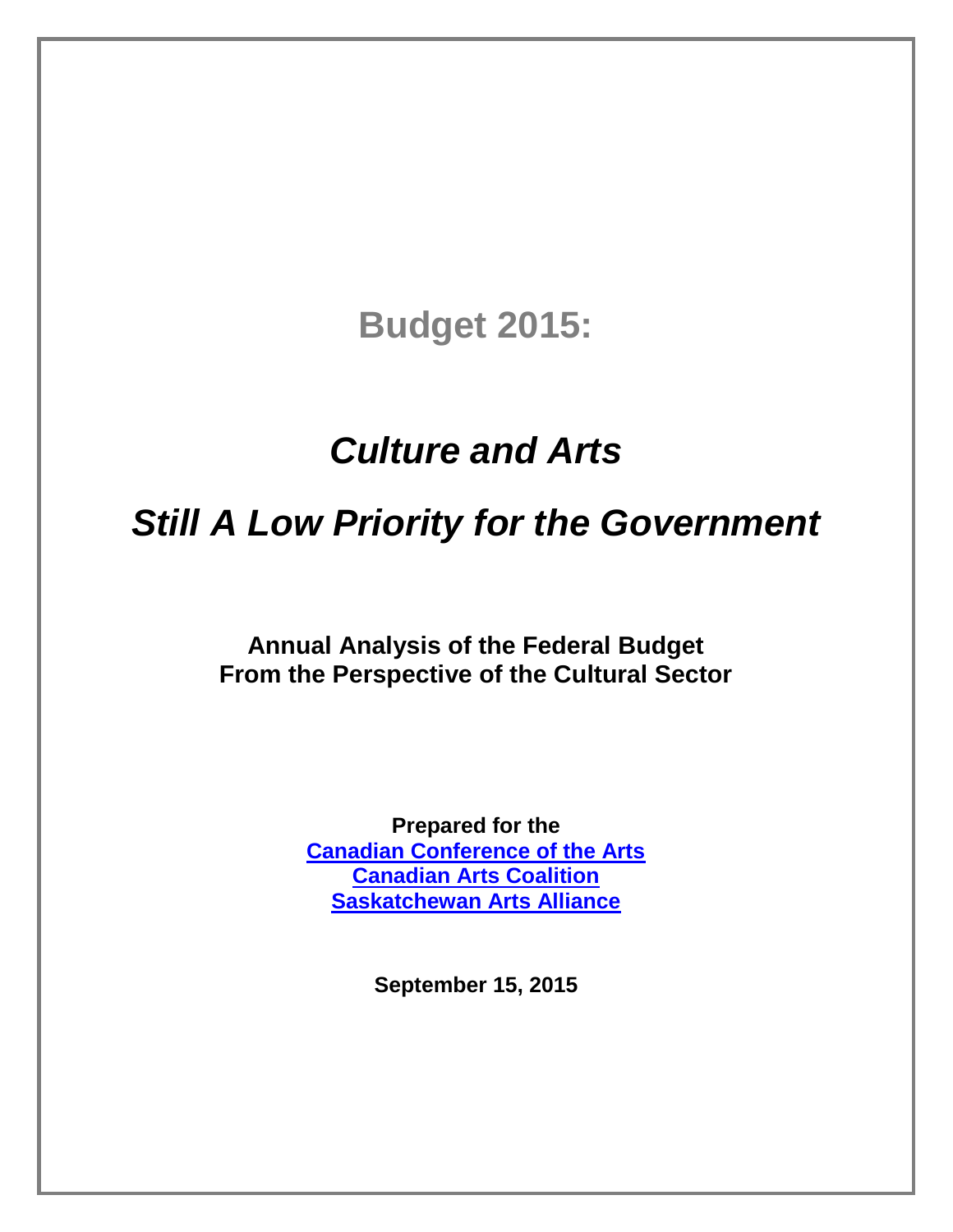### **Table of Contents**

| <b>Executive Summary</b>                                                                                                   | $\overline{2}$             |
|----------------------------------------------------------------------------------------------------------------------------|----------------------------|
| The Big Picture                                                                                                            | 4                          |
| The Department of Canadian Heritage                                                                                        | 8                          |
| Developments across Cultural Sub-sectors                                                                                   | 13                         |
| Arts<br>Heritage<br><b>Cultural Industries</b><br><b>Other Expenditures</b><br>Other Factors Impacting the Cultural Sector | 13<br>18<br>20<br>24<br>25 |
| Appendix:                                                                                                                  | 26                         |

(Estimates for the Department of Canadian Heritage and Selected Cultural Agencies and Crown Corporations, Total of Main Estimates and Supplementary Estimates for Fiscal Year 2014-15)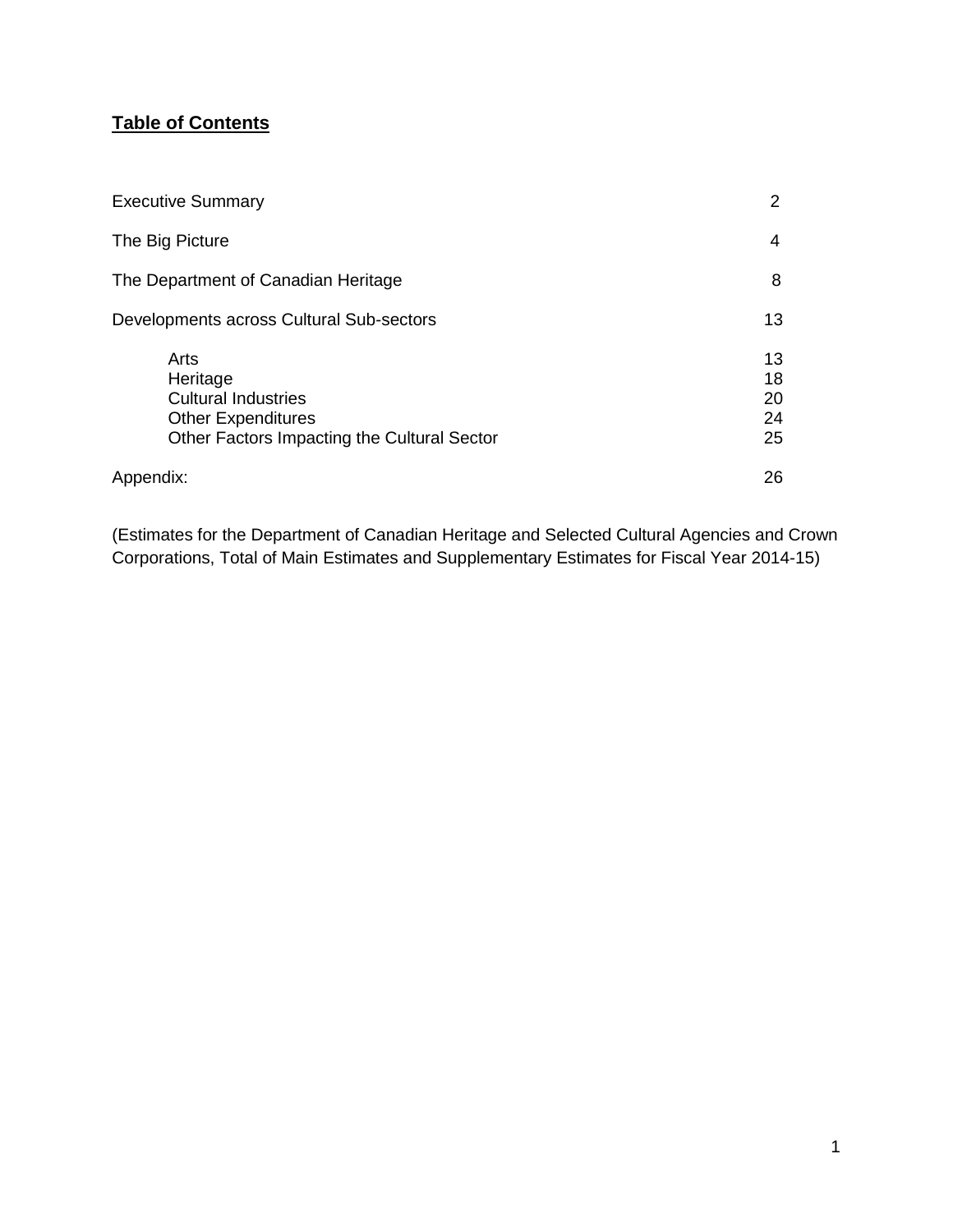# *EXECUTIVE SUMMARY*

This budget analysis examines federal funding for the arts and culture in the 2015 federal budget. It explores funding to the Department of Canadian Heritage and other federal cultural agencies and crown corporations; organizational and funding trends at the Department of Canadian Heritage; expenditures on key programs across the arts, heritage and cultural industries, and other developments affecting the sector.<sup>1</sup>

Four main findings emerge from the analysis.

**First, there was no dire news in Budget 2015. In fact, for the first time since 2012, funding levels remained relatively steady compared to last fiscal year**. The funding cuts announced in 2012 were fully rolled out in 2014-2015 and continue to have an impact on the sector, most notably in the audiovisual sector. Budget 2015, however, saw no major cuts and the total expenditures for the Department of Canadian Heritage and other federal cultural agencies and crown corporations remain within a 1.4% variance of the previous year's expenditures.

**Second**, **nonetheless, the arts and culture do not appear to be a key priority for the government.** The Canadian Arts Coalition's calls for increased funding to the Canada Council for the Arts went unheeded. While the government has protected funding to the Canada Council over the last number of years, on a per capita basis, funding to the Council has declined (between 2005-06 and 2015-2016, a decline of 8.3%). In addition, as was the case last year, despite the government's emphasis on jobs and economic growth in its budgets, investing in job creation and growth in the cultural sector does not seem to be on the government's radar.

**Third, where the government does invest in activities related to culture and the arts, it is often in connection with other priorities, like celebrating the 150th Anniversary of Confederation in 2017 and commemorating Canada's military history.** Budget 2015 allocated some \$210 million over four years to celebrate Confederation's 150<sup>th</sup> anniversary. The government also committed \$110.5 million in capital funding to the NAC to upgrade its performing halls and build a glass atrium and a new entrance to the Centre in time for 2017. In addition, it created the Canada 150 Community Infrastructure Program, which is investing \$150 million over two years to rehabilitate existing community facilities across the country, some of which one hopes will go towards cultural infrastructure. Total funding thus far for the 150<sup>th</sup> celebrations amounts to \$470.5 million.

While this is a significant sum, the arts are far from front and centre in the government's plans for the anniversary celebrations. This stands in contrast to the celebration of Canada's centennial in 1967, when the arts were at the core of the celebrations and the government commissioned new works. In addition, this time around, the sector is eligible to apply for Canada 150 funding, but the

<sup>&</sup>lt;sup>1</sup>As many readers will know, the Canadian Conference of the Arts prepared the annual budget analysis up until the suspension of its activities in 2012. Following this, its caretaker board of directors initially passed the 2013 budget analysis baton to the Canadian Arts Coalition. Last year and this year again, the CCA Board teamed up with the Coalition and the Saskatchewan Arts Alliance to sponsor the 2015 Budget Analysis.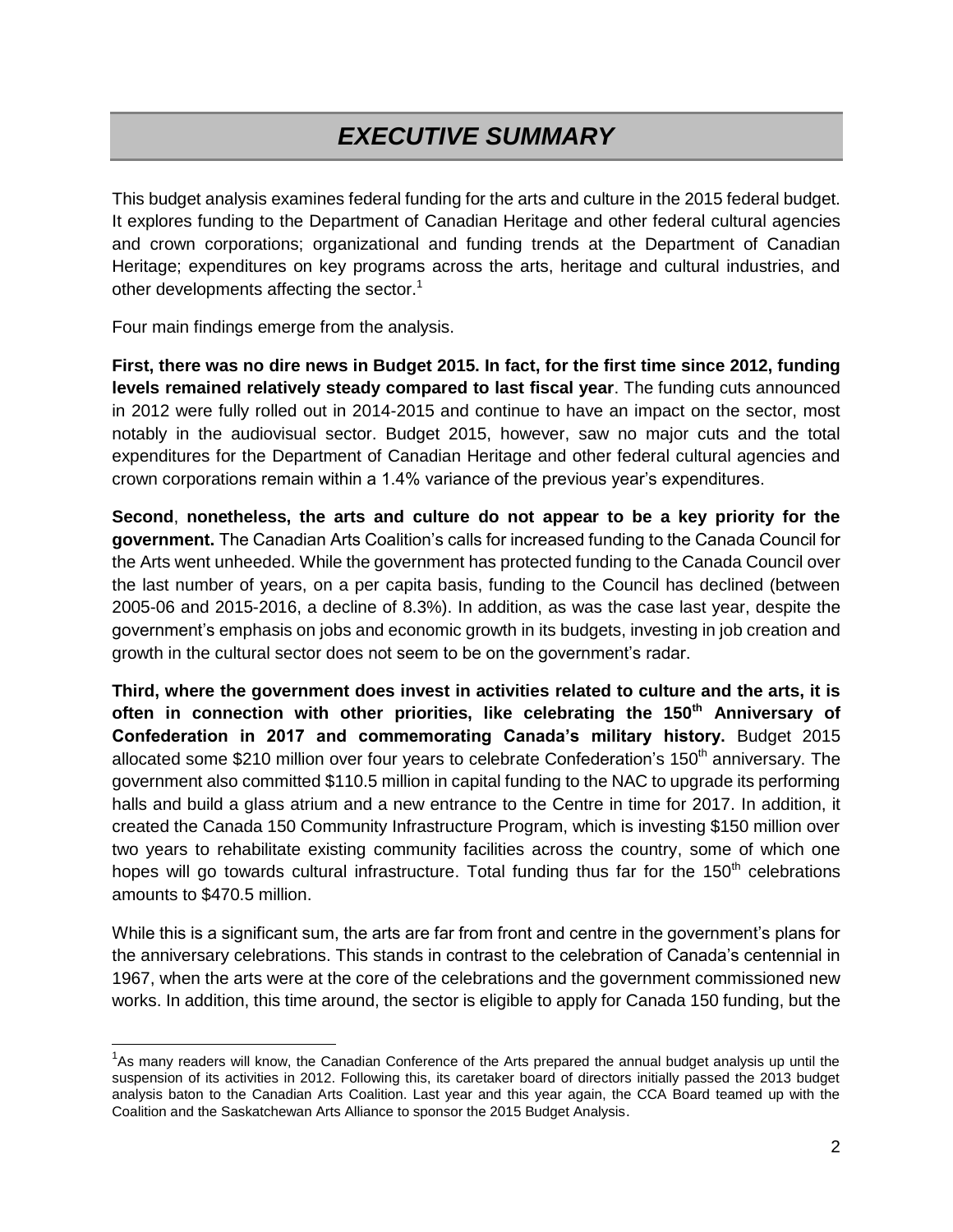scope and extent of funding available is far less robust than for the Centennial. Indeed, the House of Commons Standing Committee on Canadian Heritage noted the following with regard to the Centennial celebrations:

*"By 1964, the federal government had earmarked approximately \$100 million (about \$743.6 million in 2012 dollars<sup>2</sup> ) for projects related to the Centennial, including the construction of the National Library and Archives and the National Arts Centre. Also included in this amount was \$25 million (\$185.9 million in 2012 dollars) for the Centennial Grants Program, which was to fund projects of lasting significance. By 1967, more than 2,000 projects had been completed." 3*

Moreover, rollout of the new funding programs is rather tight, making it challenging for applicants to develop interesting rigorous projects. All told, the amounts are considerably smaller than the sums dedicated to the 1967 celebrations and details are only trickling in as we get nearer and nearer to the day.

In lieu of additional new money to celebrate the  $150<sup>th</sup>$  anniversary, the government has opted for using existing budgets within the Department. For example, the Museum Assistance Program is one of the programs that the government has targeted to contribute to the celebration: the Department notes that funding priority will be given to 'exhibitions focused on history, and in particular, on the historical milestones of *The Road to 2017*'. It is interesting to note that departmental priorities for *The Road to 2017* include adapting programs and activities in the National Capital Region to build commemorative monuments (including the Memorial to the Victims of Communism and the National Holocaust Monument).

**Fourth**, in light of the above, **it is imperative that arts and cultural organizations continue to urge the government to reinvest and make new investments in the sector.** Capacity needs to be rebuilt within funding organizations and the sector itself, and support levels to federal cultural organizations and the programs they administer need to be strengthened. In addition, with the current federal election underway, now is a propitious time to advocate for support for new areas or activities in the cultural sector.

\* \* \*

The budget analysis was prepared against this backdrop. The text proceeds in three sections. The first examines 'the big picture' of overall funding levels to key federal cultural institutions. The second delves into the Department of Canadian Heritage, examining its organizational structure, expenditures and staffing levels. The third takes a closer look at expenditures in key programs across the arts, heritage and cultural industries.

 2 \$775.6 million in 2015 dollars (calculated with the Bank of Canada's inflation calculator).

<sup>3</sup> *Canada's 150th Anniversary in 2017,* Report of the House of Commons Standing Committee on Canadian Heritage, Section 2.3

[http://www.parl.gc.ca/HousePublications/Publication.aspx?DocId=5614610&Mode=1&Parl=41&Ses=1&File=39&Lang](http://www.parl.gc.ca/HousePublications/Publication.aspx?DocId=5614610&Mode=1&Parl=41&Ses=1&File=39&Language=E) [uage=E](http://www.parl.gc.ca/HousePublications/Publication.aspx?DocId=5614610&Mode=1&Parl=41&Ses=1&File=39&Language=E)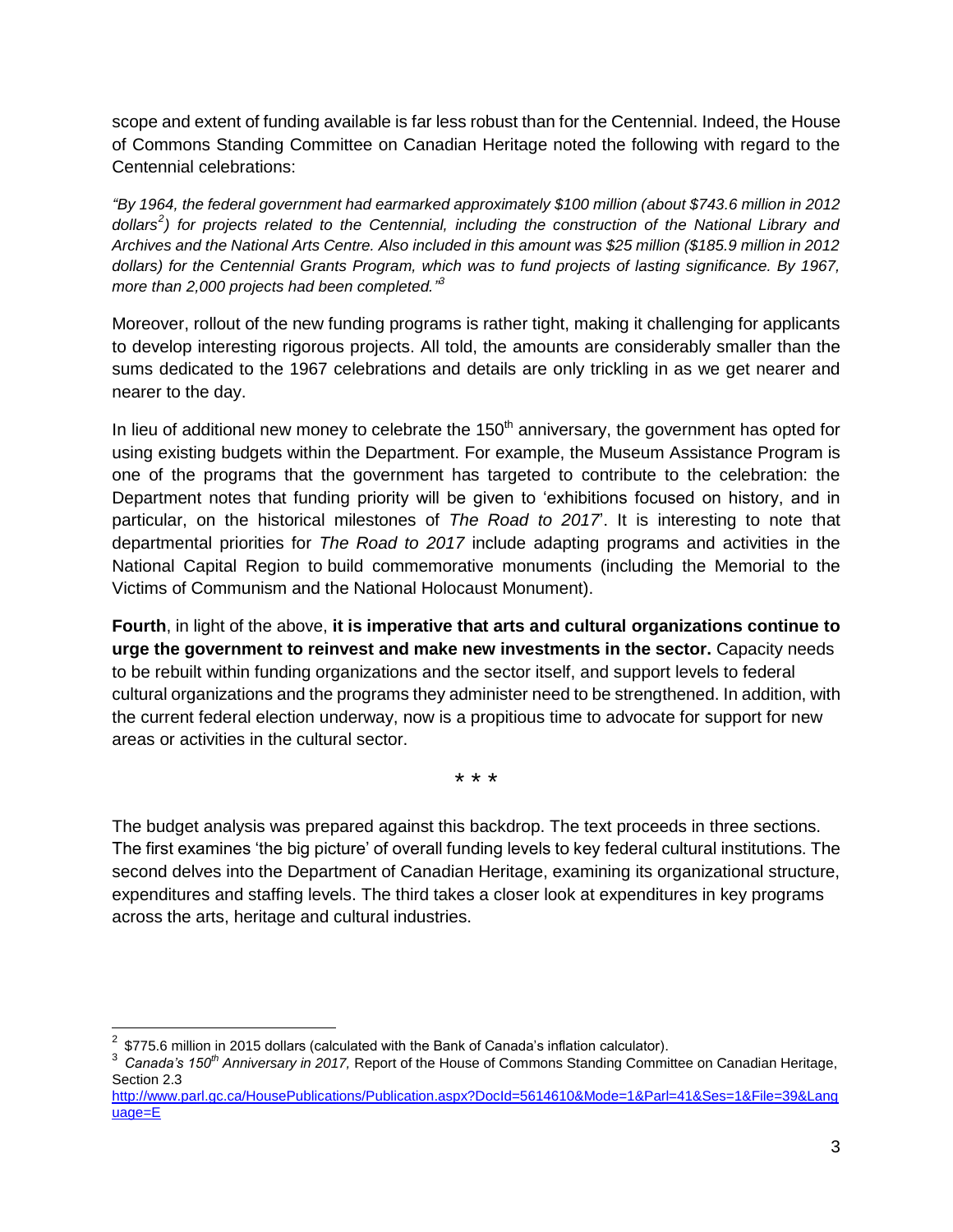# *THE BIG PICTURE*

This section examines the 'big picture' for the cultural sector when it comes to funding levels in Budget 2015.

Table 1 shows expenditures for the Department of Canadian Heritage and selected agencies and crown corporations in the Main Estimates documents for the period 2014-15 to 2015-16 (each organization is examined in greater detail further on in the analysis). **Budget 2015 provided an additional \$26 million in 2015-16 for a variety of heritage and sport activities, and an additional \$237 million over the 2016-17 to 2019-20 period.** These expenditures have not yet been reflected in the Main Estimates documents, so are shown separately in the second-last row of the table and are discussed at the end of this section.

The second column of the Table lists the Budget 2012 cuts, which are now fully rolled out and reflected in the spending figures in the table. Readers will recall that, with the exception of the audiovisual sector, **the cultural sector did not fare as badly as it might have feared when it comes to the Budget 2012 cuts. The government maintained funding levels to the Canada Council and federal museums, but some organizations, most notably in the audiovisual sector, sustained large cuts: the CBC (10% cut), the National Film Board (10% cut), Telefilm Canada (10%) and Library and Archives Canada (8.2%).**

The third and fourth columns of the table show, respectively, the 2014-15 Main Estimates and Total Expenditures for the 2014-15 year (the latter include expenditures in the Supplementary Estimates). The next column shows expenditures to date for 2015-16 from the Main Estimates and the first set of Supplementary Estimates (Supplementary Estimates A).

The final two columns show the increase (decrease) in expenditures between 2015-16 to date and (a) the Main Estimates 2014-15 and (b) total expenditures in 2014-15 (Main and Supplementary Estimates). Of these two columns, this analysis focuses on the second last: the difference between expenditures in the Main Estimates year over year. This is the most apples-to-apples comparison to undertake at this time.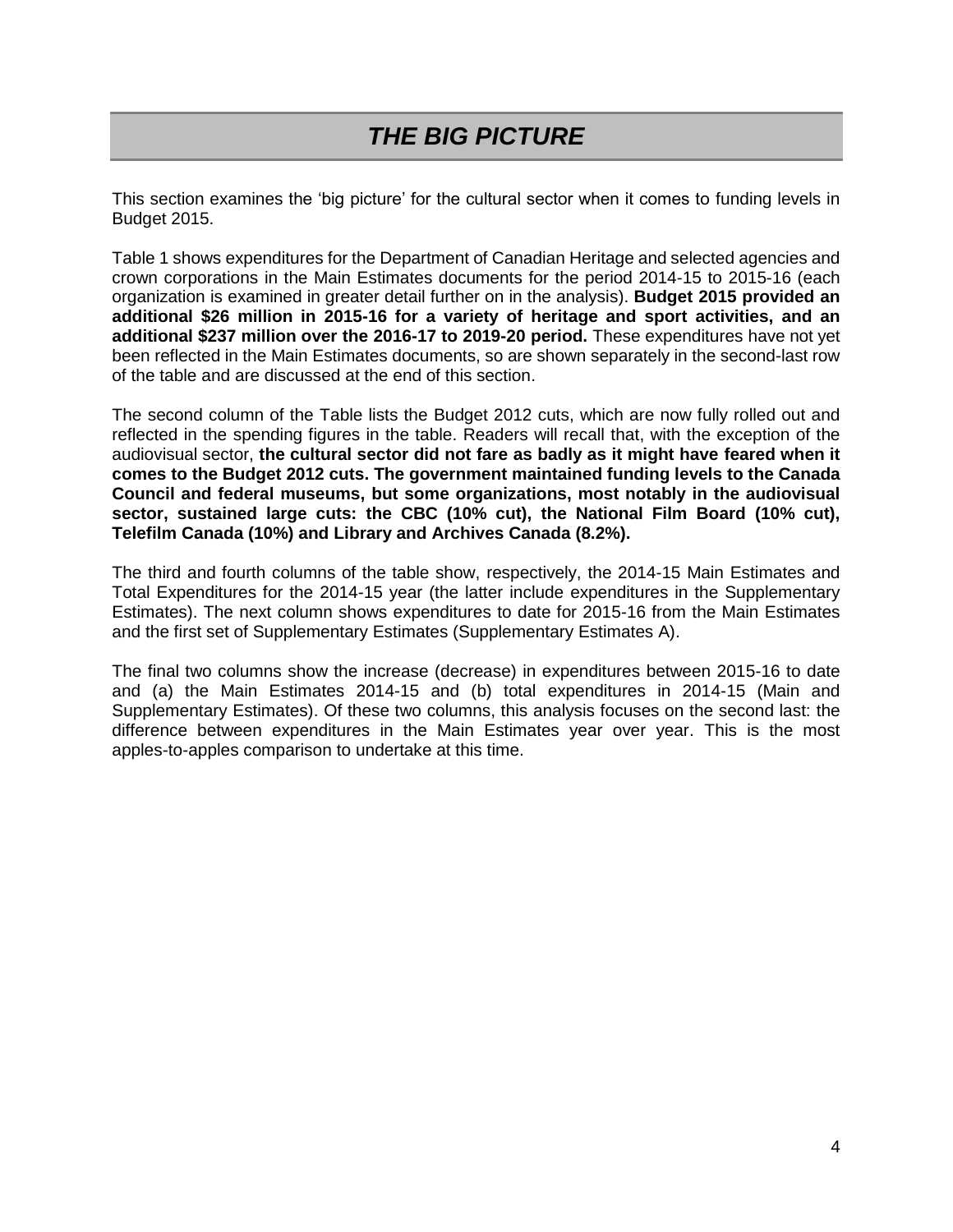**Table 1: Spending Estimates for the Department of Canadian Heritage and Selected Cultural Agencies and Crown Corporations, 2014-15 to 2015-16 (millions of dollars)**

|                                     |                                                          | 2014-2015                 |                                        | 2015-2016                 | Increase (decrease) between     |                                     |  |
|-------------------------------------|----------------------------------------------------------|---------------------------|----------------------------------------|---------------------------|---------------------------------|-------------------------------------|--|
|                                     |                                                          | <b>Spending Estimates</b> |                                        | <b>Spending Estimates</b> | 2015-2016 Estimates and         |                                     |  |
|                                     | <b>Budget</b><br><b>Main</b><br>2012<br><b>Estimates</b> |                           | <b>Total</b><br>Estimates <sup>2</sup> | to Date                   | <b>Main</b><br><b>Estimates</b> | <b>Total Estimates</b><br>2014-2015 |  |
| Organization <sup>1</sup>           | Ongoing                                                  |                           |                                        | <b>Main Estimates and</b> | 2014-2015                       |                                     |  |
|                                     | Cut as of                                                |                           |                                        | <b>Supplementary</b>      |                                 |                                     |  |
|                                     | 2014-2015                                                |                           |                                        | Estimates $A^3$           |                                 |                                     |  |
| Department of Canadian              | (46.2)                                                   | 1,390.0                   | 1,482.2                                | 1,253.4                   | (136.6)                         | (228.8)                             |  |
| Heritage                            | $(3.5\%)$                                                |                           |                                        |                           | $(9.8\%)$                       | $(15.4\%)$                          |  |
| Canada Council for the Arts         | $\blacksquare$                                           | 182.1                     | 182.2                                  | 182.1                     | 0.0                             | (0.1)                               |  |
|                                     |                                                          |                           |                                        |                           | 0.0%                            | $(0.1\%)$                           |  |
| <b>Canadian Broadcasting</b>        | (115.0)                                                  | 1,038.0                   | 1,038.0                                | 1,038.0                   | 0.0                             | 0.0                                 |  |
| Corporation                         | $(10.7\%)$                                               |                           |                                        |                           | 0.0%                            | 0.0%                                |  |
| <b>Library and Archives</b>         | (9.6)                                                    | 95.9                      | 96.9                                   | 93.0                      | (2.9)                           | (3.9)                               |  |
| Canada                              | $(8.2\%)$                                                |                           |                                        |                           | $(3.0\%)$                       | $(4.0\%)$                           |  |
| <b>National Arts Centre</b>         | (1.9)                                                    | 34.2                      | 35.0                                   | 54.7                      | 20.5                            | 19.7                                |  |
|                                     | $(5.3\%)$                                                |                           |                                        |                           | 59.9%                           | 56.3%                               |  |
| National Gallery of Canada          | $\overline{\phantom{0}}$                                 | 43.8                      | 43.8                                   | 43.8                      | 0.0                             | 0.0                                 |  |
|                                     |                                                          |                           |                                        |                           | 0.0%                            | 0.0%                                |  |
| Canadian Museum of                  | $\blacksquare$                                           | 63.4                      | 63.6                                   | 83.4                      | 20.0<br>31.5%                   | 19.7                                |  |
| History                             |                                                          |                           |                                        |                           |                                 | 56.3%                               |  |
| Canadian Museum for                 | $\overline{\phantom{a}}$                                 | 21.7                      | 21.7                                   | 21.7                      | 0.0<br>0.0%                     | 0.0<br>0.0%                         |  |
| Human Rights                        |                                                          |                           |                                        |                           |                                 |                                     |  |
| Canadian Museum of                  | $\blacksquare$                                           | 9.9                       | 9.9                                    | 7.7                       | (2.2)<br>(22.2)                 | (2.2)<br>$(22.2\%)$                 |  |
| Immigration at Pier 21              |                                                          | 26.1                      | 26.1                                   | 26.1                      |                                 |                                     |  |
| Canadian Museum of<br><b>Nature</b> | $\blacksquare$                                           |                           |                                        |                           | 0.0<br>0.0%                     | 0.0<br>0.0%                         |  |
| National Museum of                  | $\blacksquare$                                           | 26.9                      | 33.2                                   | 59.1                      | 32.2                            | 25.9                                |  |
| Science and Technology              |                                                          |                           |                                        |                           | 119.7%                          | 78.0%                               |  |
| National Film Board of              | (6.7)                                                    | 59.9                      | 59.9                                   | 59.7                      | (0.2)                           | (0.2)                               |  |
| Canada                              | $(10.0\%)$                                               |                           |                                        |                           | $(0.3\%)$                       | $(0.3\%)$                           |  |
| <b>Telefilm Canada</b>              | (10.6)                                                   | 95.4                      | 95.4                                   | 95.5                      | 0.1                             | 0.1                                 |  |
|                                     | $(10.0\%)$                                               |                           |                                        |                           | 0.1%                            | 0.1%                                |  |
| <b>BUDGET 2015</b>                  |                                                          |                           |                                        | 26.0                      |                                 |                                     |  |
| <b>TOTAL</b>                        | (191.1)<br>$(6.2\%)$                                     | 3,087.3                   | 3,187.9                                | 3,044.2                   | (43.1)<br>$(1.4\%)$             | (143.7)<br>$(4.5\%)$                |  |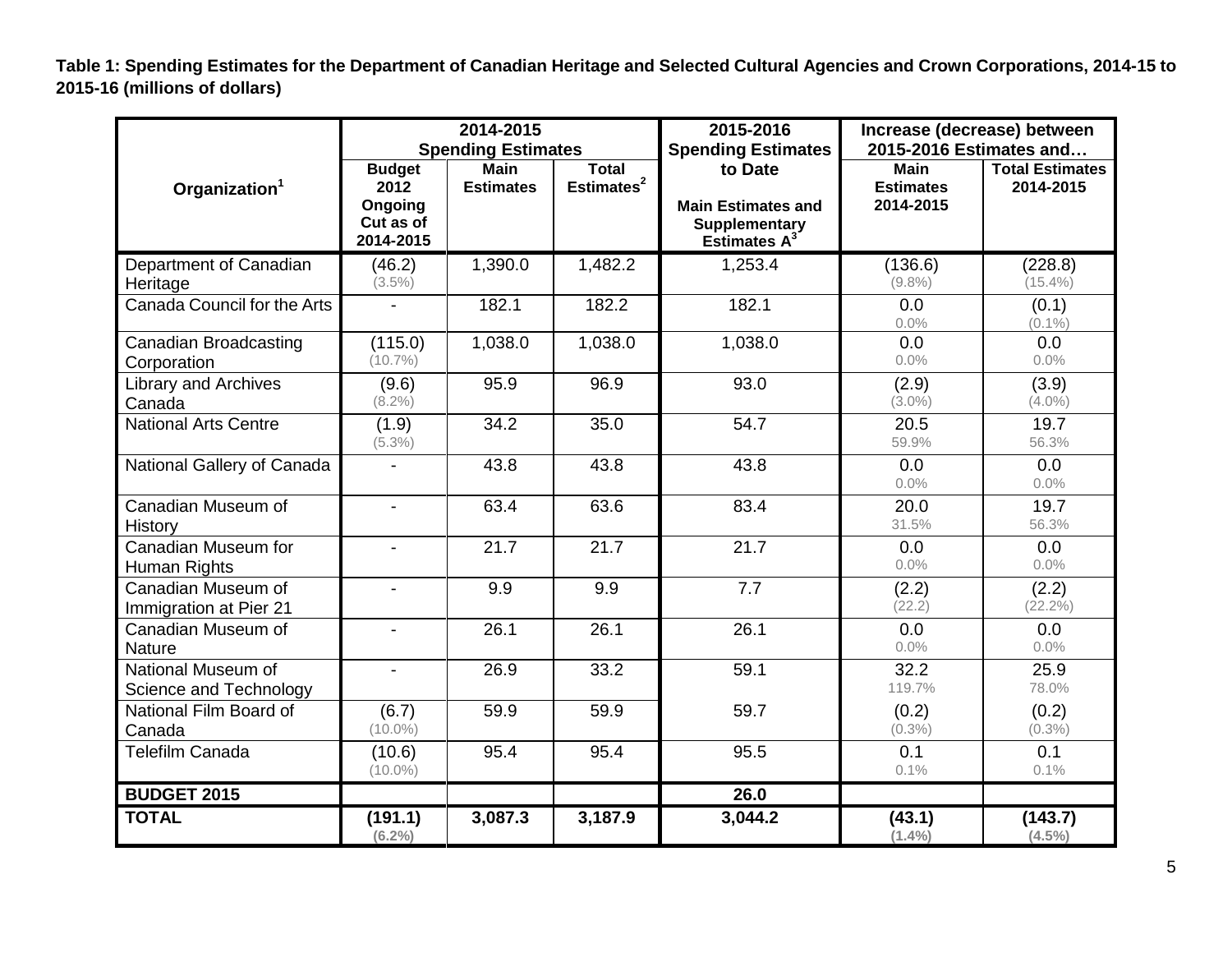**Note:** Figures may not add to totals due to rounding.

<sup>1</sup>These organizations also generate annual revenues.

<sup>2</sup>Total expenditures in the 2014/15 Main Estimates and in 2014/15 Supplementary Estimates A, B and C. The Appendix breaks down expenditures in the supplementary estimates documents for each organization. Budget 2012 cuts for 2014-2015 are listed for information purposes and are already reflected in the spending figures for each organization.

<sup>3</sup>Only three organizations were affected by Supplementary Estimates A: Canadian Heritage (a transfer of \$1.34 million to Indian Affairs and Northern Development), an additional \$20.5 million in funding to the National Arts Centre for capital expenditures, and \$29.4 million to the National Museum of Science and Technology for capital expenditures.

**Sources:** Government of Canada, *2015-2016 Estimates, Parts I and II: The Government Expenditure Plan and Main Estimates*; Government of Canada, *Supplementary Estimates (A) 2015-2016 for the Fiscal Year ending March 31, 2016;* Government of Canada, *2014-2015 Estimates, Parts I and II: The Government Expenditure Plan and The Main Estimates*; Government of Canada, *Supplementary Estimates (A) 2014-2015 for the Fiscal Year ending March 31, 2015;* Government of Canada, *Supplementary Estimates (B) 2014-2015 for the Fiscal Year ending March 31, 2015;* Government of Canada, *Supplementary Estimates (C) 2014-2015 for the Fiscal Year ending March 31, 2015;* Government of Canada, *Jobs, Growth and Long-term Prosperity: Economic Action Plan 2012* (Budget 2012).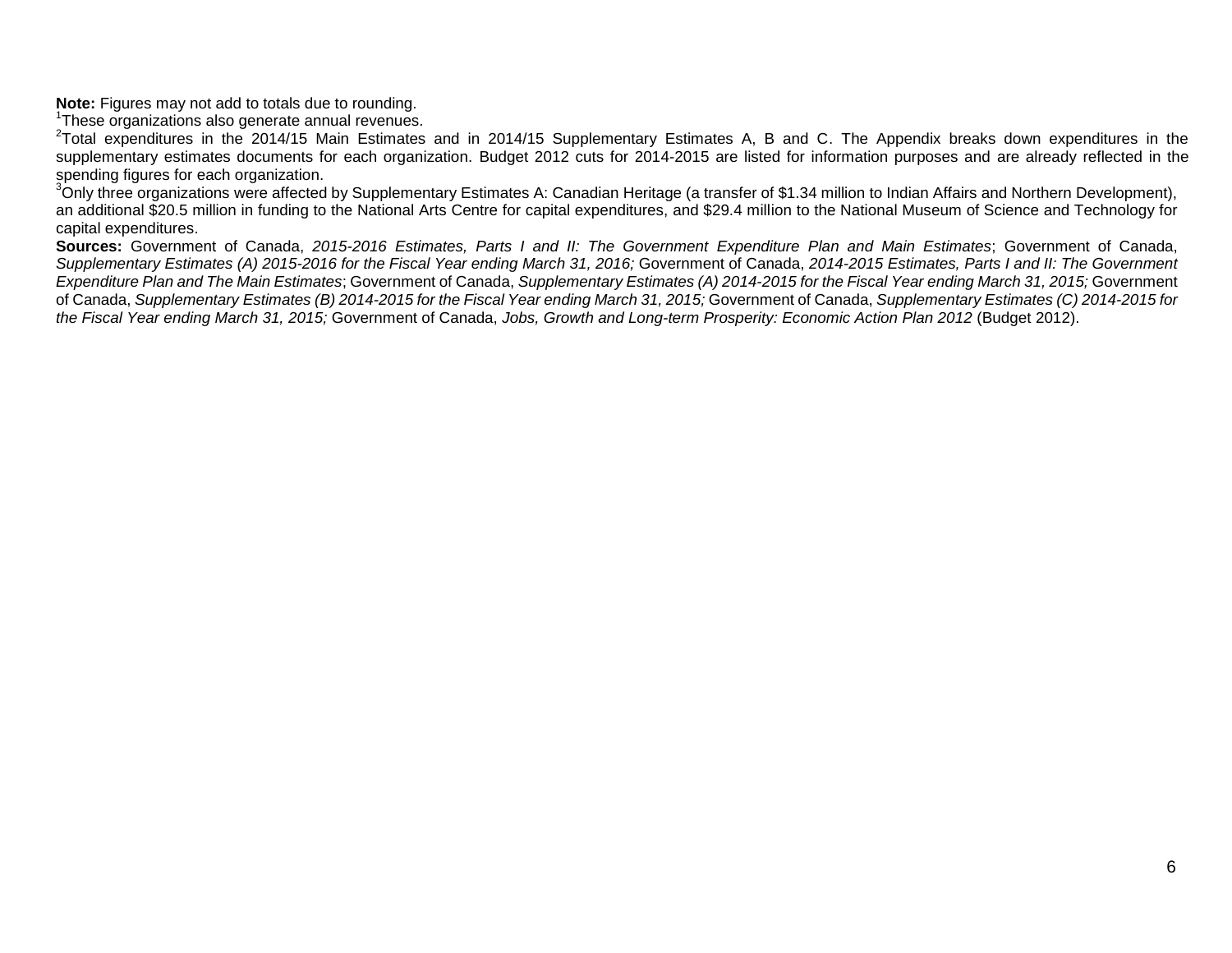#### **Funding Levels Held Relatively Steady between 2014-15 and 2015-16**

As the second last cell in the table's bottom row reveals, **overall, funding levels remain relatively unchanged between 2014-15 and 2015-16 (down by \$43.1 million or 1.4%)**. While this amount is relatively small and some of the decline is accounted for by decreased spending for time-limited initiatives like capital projects and funding to the Pan and Parapan American Games, where there are cuts that directly hit the cultural sector (as detailed in this and subsequent sections), they are challenging for the sector to absorb.

**Funding to six organizations stayed the same or virtually the same:** the Canada Council for the Arts, the CBC, the National Gallery, the Canadian Museum for Human Rights, the Canadian Museum of Nature and Telefilm Canada. **Funding to two organizations declined by less than three percent:** Library and Archives (\$2.9 million, a 3.0% decline) and the National Film Board (\$0.2 million down, or 0.3% decrease).

**The largest absolute decline is to the Department of Canadian Heritage, whose funding levels declined by \$136.6 million, or close to 10%.** This is due primarily to declines in funding needed for the 2015 Pan and Parapan American games. **The Canadian Museum of Immigration at Pier 21 experienced the largest percentage decline** (a \$2.2 million drop, or 22.2%) due to reduced funding requirements for capital projects.

**Three organizations saw significant increases to their funding for capital projects:** the National Arts Centre (a \$20.5 million boost, or 59.9%), the Canadian Museum of History (\$20.0 million or 31.5%), and the National Museum of Science and Technology (\$32.2 million or 119.7%).

The following sections of this analysis discuss the specifics behind funding changes for each organization.

**Budget 2015 also announced that the government will allocate \$210 million over four years** (2015-16 to 2019-20) to 'support activities and events to celebrate Canada's 150<sup>th</sup> anniversary in 2017 (funding extends beyond 2017 to enable projects to be completed and reported on). The funding is broken down into three categories: Community Celebrations (\$100 million), which supports projects that are local, regional or provincial in scope, and Signature Initiatives (\$70 million) and Anchor Initiatives (\$30 million), which are national in scope (the final \$10 million is accounted for by program administration). The deadline for submitting an expression of interest for the latter two initiatives was May 29 2015, which was extremely tight, given that the program was only announced on April 23<sup>rd</sup>. This made it very difficult for applicants to put forward interesting well-developed ideas. There is no deadline for the Community Celebration component.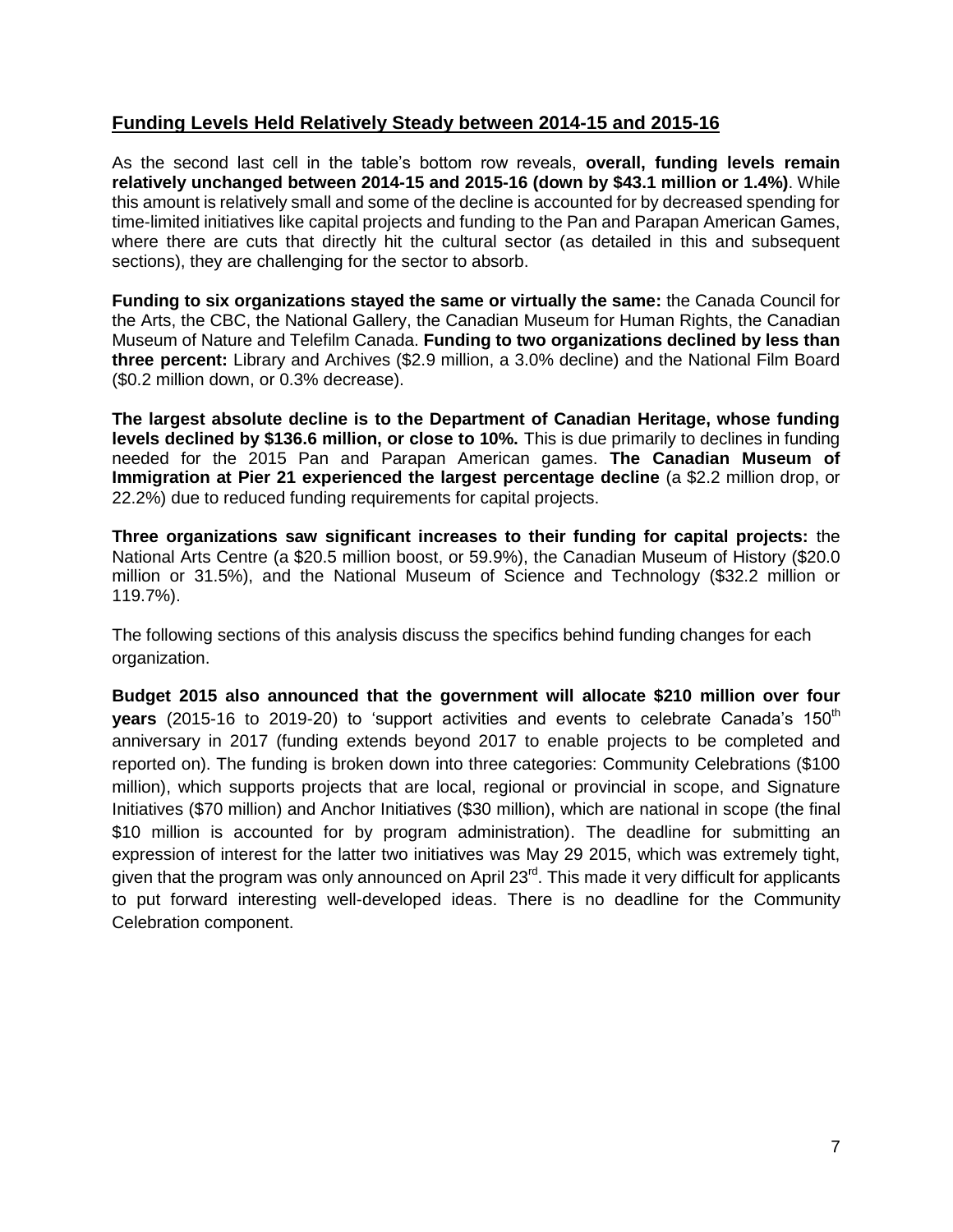# *THE DEPARTMENT OF CANADIAN HERITAGE*

This section describes the organizational and reporting structure of the Department of Canadian Heritage, along with spending and staff levels in its strategic outcome areas in the 2013-14 to 2017-18 period. Funding changes to key grant and contribution programs at the department are examined in the subsequent section.

#### **The Portfolio of Canadian Heritage**

The Ministry of Canadian Heritage is headed by the Minister of Canadian Heritage and Official Languages, the Hon. Shelly Glover (Saint Boniface in Winnipeg, Manitoba). Before becoming a Member of Parliament in 2008, Ms. Glover was a member of the Winnipeg Police Service for close to twenty years. Minister Glover is a bilingual Anglophone and Métis woman. The portfolio of Canadian Heritage also includes the Minister of State for Sport, the Hon. Bal Gosal (Bramalea-Gore-Malton, Ontario).

The Canadian Heritage Portfolio comprises the Department of Canadian Heritage and more than a dozen other cultural bodies, including two special operating agencies (the Canadian Conservation Institute and the Canadian Heritage Information Network), departmental agencies (e.g., Library and Archives Canada, the National Film Board, and the Canadian Radio-television and Telecommunications Commission), Crown corporations (e.g., the Canada Council for the Arts, federal museums, the National Arts Centre and the Canadian Broadcasting Corporation) and the Canadian Cultural Property Export Review Board. In addition to its headquarters in Gatineau, Québec, the Department maintains five regional offices and close to a dozen service points across the country.

#### **Departmental Priorities**

According to the Department's 2015-16 Report on Plans and Priorities, the Department has four priorities for fiscal year 2015-16:

- *Celebrating our History and Heritage: The Road to 2017*: celebrating Canada's heritage and history in the lead-up to the country's 150th anniversary in 2017, including building commemorative monuments in the National Capital Region (including the Memorial to the Victims of Communism and the National Holocaust Monument), commemorating the two World Wars and modifying programs to put more of a focus on *The Road to 2017*;
- *Bringing Canadians Together: Investing in Our Communities*: activities here include initiatives in connection with *2015 The Year of Sport* in Canada, the Toronto 2015 Pan and Parapan American Games, strengthening community access to local infrastructure for sport, and implementation of the *Roadmap for Canada's Official Languages 2013-18*;
- *A Prosperous Cultural Sector: Advancing Opportunities in a Global and Digital Era:* key activities here include support for programs that increase digital access to cultural content, program support to arts, cultural industries and heritage organizations to thrive in a digital environment, and advising the government on using trade to advance the country's cultural interests, and
- *Serving Canadians: Ensuring Operational Efficiency and Service Excellence*: the focus of activities here will include use of technology and communications to better support departmental operations (social media, online applications, horizontal communication strategies).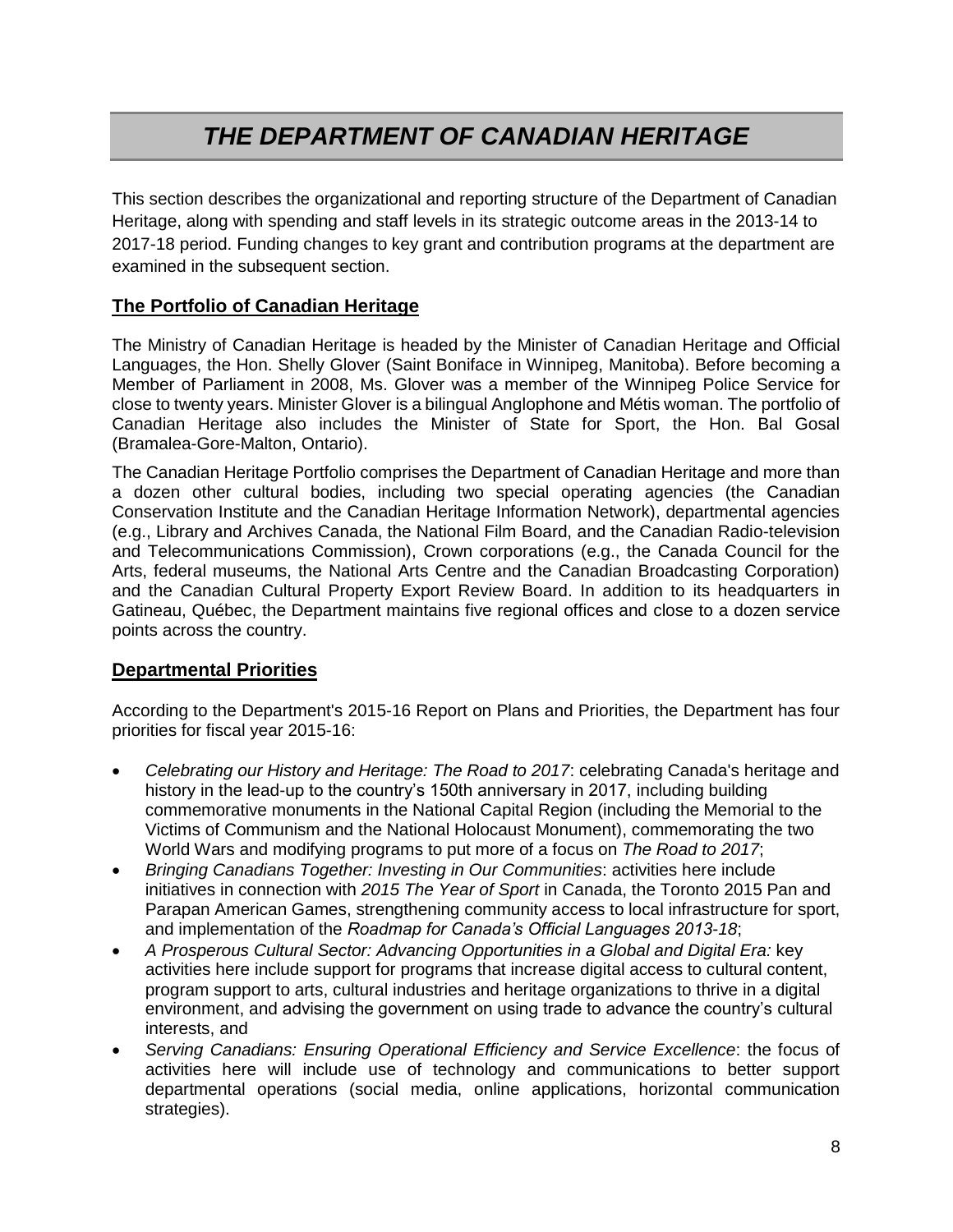These priorities remain largely unchanged since 2012-13. Prior to 2012-13, the government did not place as much emphasis on Canada's history and sport as has been the case over the last number of years. The focus on celebrating the  $150<sup>th</sup>$  anniversary of Confederation in 2017 has also intensified over time.

#### **Departmental Reporting Structure and Expenditures Across Strategic Outcomes.**

**Since 2009-10, the Department has used the same reporting structure for its activities**. It groups arts, cultural industries and heritage under one Strategic Outcome, which, for purposes of this analysis, facilitates tracking year-over-year spending changes in these areas.

Table 2 shows the reporting structure. It breaks the Department's operations into three Strategic Outcomes, seven Program Activities, and a number of Program Sub-Activities. The first Strategic Outcome focuses on the creation and accessibility of artistic expressions and cultural content and covers all of the Department's programming in the arts, heritage and cultural industries. The second focuses on Canadian identity (including some programs touching on the cultural sector), while the third comprises the Department's activities in sport. Funding programs associated with each Strategic Outcome are listed in the 'Program Sub-Activities' column.

The programs listed in the third column for each Strategic Outcome remained unchanged from last year, with a few exceptions. The Fathers of Confederation Trust has been removed from the Program Sub-Activities listed in the Arts Program Activities in Strategic Outcome 1. In addition, the word 'Policy' has been dropped from the end of the Broadcasting and Digital Communications Program Sub-Activity in the Cultural Industries Program Activity in Strategic Outcome 2. In addition, there is now no list of Program Sub-Activities in the Internal Services function noted at the bottom of the table (three activities used to appear here: governance and management support, management services, and asset management services).

The numerical columns of the table show Actual Spending for 2013-14, and Forecast and Planned Spending for the 2014-15 to 2017-18 period, as presented in the Department's 2015-16 *Report on Plans and Priorities (RPP)*. This section of the Table also shows human resources allocated to each Strategic Outcome for the 2015-16 to 2017-18 period. Staff complements are measured in Full Time Equivalents, or FTEs, each of which is essentially the equivalent of a full time position (FTE figures for 2013-14 and 2014-15 are not listed in the RPP). The final row of the table lists the Budget 2012 cuts to the Department for information purposes (the figures already reflect the cuts).

**Readers need to remember that the Planned Spending figures for 2016-17 and 2017-18 have not been voted on by Parliament so are subject to change. They also don't reflect expenditures for programs that are up for renewal in 2016-17 so should be interpreted with caution. Readers will recall that a number of arts and cultural programs that were up for renewal in 2015-16 were renewed last year on a permanent ongoing basis in Budget 2014.**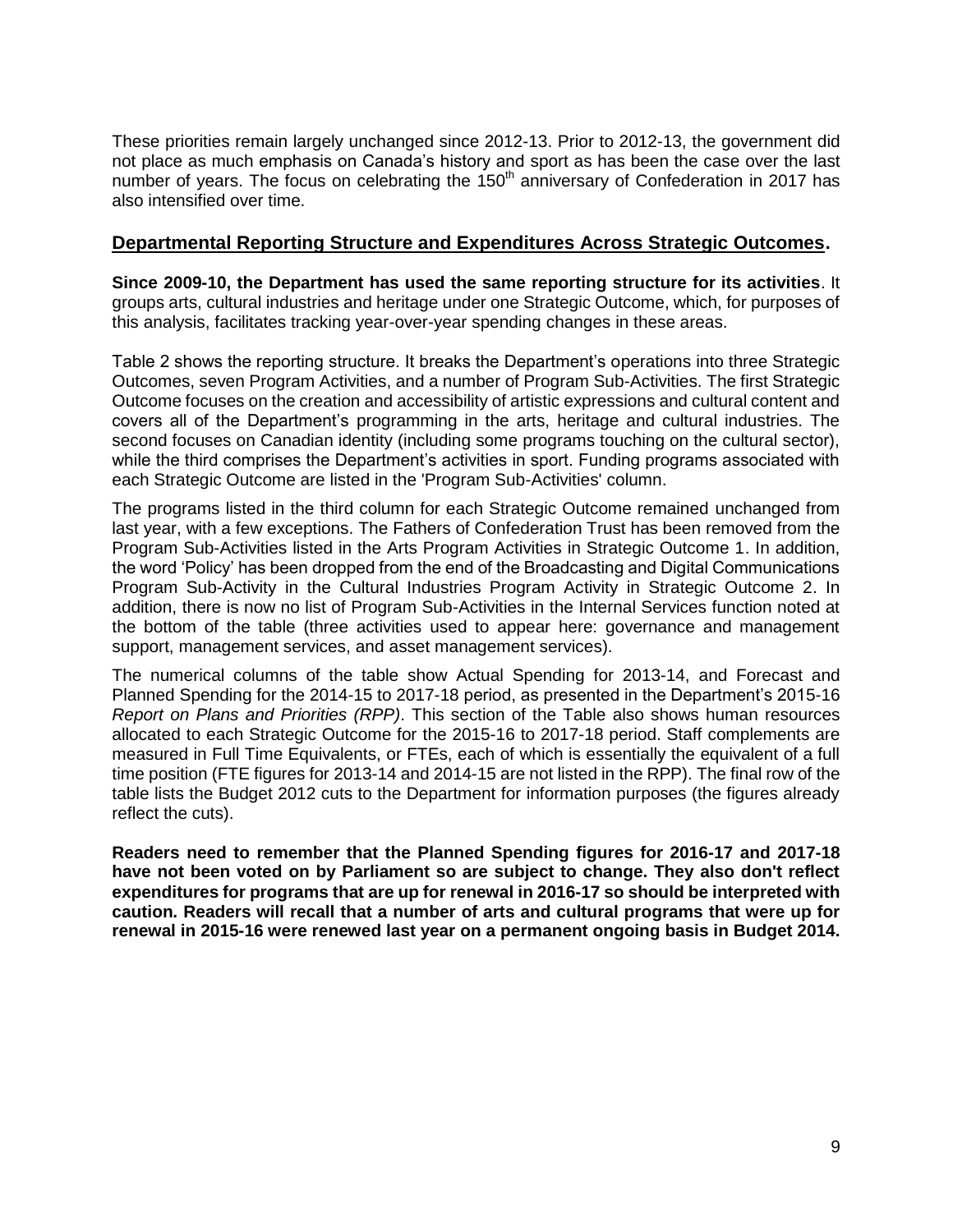|                                                                           |                                                                                                                                                         |                                                                                                                                                                                                                                                                                       |                                     |                                               |                                       | <b>Forecast and Planned Spending Planned Spending</b> |         |         |
|---------------------------------------------------------------------------|---------------------------------------------------------------------------------------------------------------------------------------------------------|---------------------------------------------------------------------------------------------------------------------------------------------------------------------------------------------------------------------------------------------------------------------------------------|-------------------------------------|-----------------------------------------------|---------------------------------------|-------------------------------------------------------|---------|---------|
| <b>Strategic</b>                                                          | Program                                                                                                                                                 |                                                                                                                                                                                                                                                                                       |                                     |                                               | \$ millions                           | \$ millions                                           |         |         |
| <b>Outcomes</b>                                                           | <b>Activities</b>                                                                                                                                       | <b>Program Sub-Activities</b>                                                                                                                                                                                                                                                         | 2013-14<br><b>Expendi-</b><br>tures | <b>Forecast</b><br><b>Spending</b><br>2014-15 | <b>Planned</b><br>Spending<br>2015-16 | Increase/<br>(Decrease)<br>in<br><b>Spending</b>      | 2016-17 | 2017/18 |
| <b>Strategic</b><br><b>Outcome 1:</b>                                     | Arts                                                                                                                                                    | Canada Arts Presentation Fund, Canada Cultural<br>Spaces Fund, Canada Arts Training Fund, Canada<br><b>Cultural Investment Fund</b>                                                                                                                                                   | 113.4                               | 117.4                                         | 116.7                                 | (0.7)<br>$(0.6\%)$                                    | 116.7   | 116.7   |
| <b>Canadian</b><br>artistic<br>expressions<br>and cultural<br>content are | Cultural<br>Industries                                                                                                                                  | Broadcasting and Digital Communications, Canada<br>Media Fund, Film and Video Policy, Film or Video<br>Production Tax Credits, Canada Music Fund, Canada<br>Book Fund, Canada Periodical Fund, Copyright and<br>International Trade Policy, Cultural Sector Investment<br>Review, TV5 | 303.5                               | 304.0                                         | 302.5                                 | (1.5)<br>$(0.5\%)$                                    | 302.5   | 302.5   |
| created and<br>accessible<br>at home and<br>abroad                        | Heritage                                                                                                                                                | Museums Assistance Program, Canada Travelling<br>Exhibitions Indemnification Program, Canadian<br>Heritage Information Network, Canadian Conservation<br>Institute, Movable Cultural Property Program                                                                                 | 38.2                                | 37.7                                          | 29.8                                  | (7.9)<br>$(21.0\%)$                                   | 29.8    | 29.8    |
|                                                                           |                                                                                                                                                         | <b>Total Strategic Outcome 1</b>                                                                                                                                                                                                                                                      | 455.0                               | 459.1                                         | 449.0                                 | (10.1)<br>(2.2%)                                      | 449.0   | 449.0   |
|                                                                           |                                                                                                                                                         | <b>Human Resources (FTEs)</b>                                                                                                                                                                                                                                                         | <b>NA</b>                           | <b>NA</b>                                     | 483.0                                 | <b>NA</b>                                             | 483.0   | 483.0   |
| <b>Strategic</b><br><b>Outcome 2:</b><br><b>Canadians</b>                 | Attachment<br>to Canada                                                                                                                                 | Celebration and Commemoration Program, Capital<br>Experience, State Ceremonial and Protocol, Canada<br>History Fund, Exchanges Canada Program, Youth Take<br>Charge                                                                                                                   | 67.5                                | 82.7                                          | 86.6                                  | 3.9<br>4.7%                                           | 60.3    | 60.4    |
| share,<br>express and<br>appreciate                                       | Engagement<br>and<br>Community<br>Participation                                                                                                         | Human Rights Program, Building Communities through<br>Arts and Heritage, Aboriginal Peoples' Program                                                                                                                                                                                  | 45.1                                | 50.8                                          | 47.0                                  | (3.8)<br>(7.5%)                                       | 41.1    | 41.1    |
| their<br><b>Canadian</b><br>identity                                      | Official-Language<br>Development<br>of<br>Communities<br>Program, Enhancement of Official Languages Program,<br>Official Languages Coordination Program | 352.5                                                                                                                                                                                                                                                                                 | 354.3                               | 353.4                                         | (0.9)<br>$(0.3\%)$                    | 353.1                                                 | 352.6   |         |
|                                                                           |                                                                                                                                                         | <b>Total Strategic Outcome 2</b>                                                                                                                                                                                                                                                      | 465.1                               | 491.8                                         | 487.0                                 | (4.8)<br>$(1.0\%)$                                    | 454.5   | 454.1   |
|                                                                           |                                                                                                                                                         | <b>Human Resources (FTEs)</b>                                                                                                                                                                                                                                                         | <b>NA</b>                           | <b>NA</b>                                     | 426.6                                 |                                                       | 426.6   | 426.6   |
| <b>Strategic</b><br><b>Outcome 3:</b>                                     | Sport                                                                                                                                                   | Hosting Program, Sport Support Program, Athlete<br>Assistance Program                                                                                                                                                                                                                 | 334.1                               | 465.3                                         | 243.9                                 | (221.4)<br>(47.6%)                                    | 207.1   | 207.4   |
| <b>Canadians</b>                                                          |                                                                                                                                                         |                                                                                                                                                                                                                                                                                       |                                     |                                               |                                       |                                                       |         |         |

### **Table 2: Department of Canadian Heritage: Program Activity Architecture and Expenditures, 2013/14-2017/18**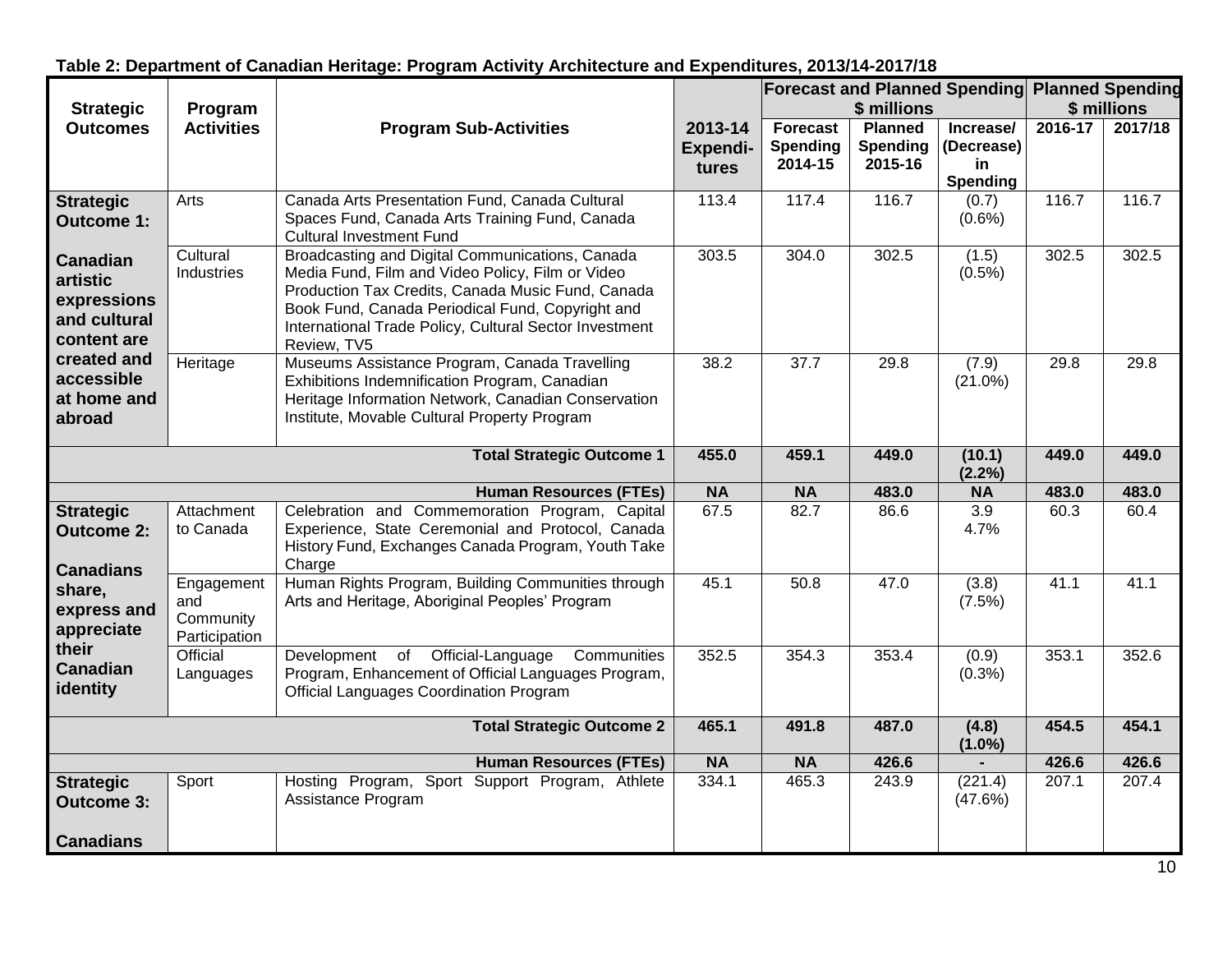| participate<br>and excel in<br>sport |                                                         |           |           |         |                |         |         |
|--------------------------------------|---------------------------------------------------------|-----------|-----------|---------|----------------|---------|---------|
|                                      | <b>Total Strategic Outcome 3</b>                        | 334.1     | 465.3     | 243.9   | (221.4)        | 207.1   | 207.4   |
|                                      |                                                         |           |           |         | (47.6%)        |         |         |
|                                      | <b>Human Resources (FTEs)</b>                           | <b>NA</b> | <b>NA</b> | 120.9   | $\blacksquare$ | 120.9   | 120.9   |
| <b>Internal Services</b>             |                                                         | 77.3      | 73.4      | 73.5    | 0.1            | 73.6    | 73.6    |
|                                      |                                                         |           |           |         | 0.1%           |         |         |
|                                      | <b>Human Resources (FTEs)</b>                           | <b>NA</b> | <b>NA</b> | 646.3   | $\blacksquare$ | 646.3   | 646.3   |
|                                      | TOTAL SPENDING LISTED IN REPORT ON PLANS AND PRIORITIES | 1,331.6   | 1,485.9   | 1,253.4 | (232.5)        | 1,184.2 | 1,184.1 |
|                                      |                                                         |           |           |         | $(15.6\%)$     |         |         |
|                                      | <b>Human Resources (FTEs)</b>                           | <b>NA</b> | <b>NA</b> | 1,676.8 | $\blacksquare$ | 1,676.8 | 1,676.8 |
|                                      | <b>CUTS TO THE DEPARTMENT ANNOUNCED IN BUDGET 2012</b>  | (42.2)    | (46.2)    |         |                |         |         |
|                                      | (CUMULATIVE AND ONGOING AS OF 2014/15)                  |           |           |         |                |         |         |

**Sources**: Canadian Heritage, *2015-2016 Report on Plans and Priorities;* Government of Canada, *Jobs, Growth and Long-term Prosperity: Economic Action Plan 2012 (Budget 2012)*.

**Note:** Figures may not add to totals due to rounding.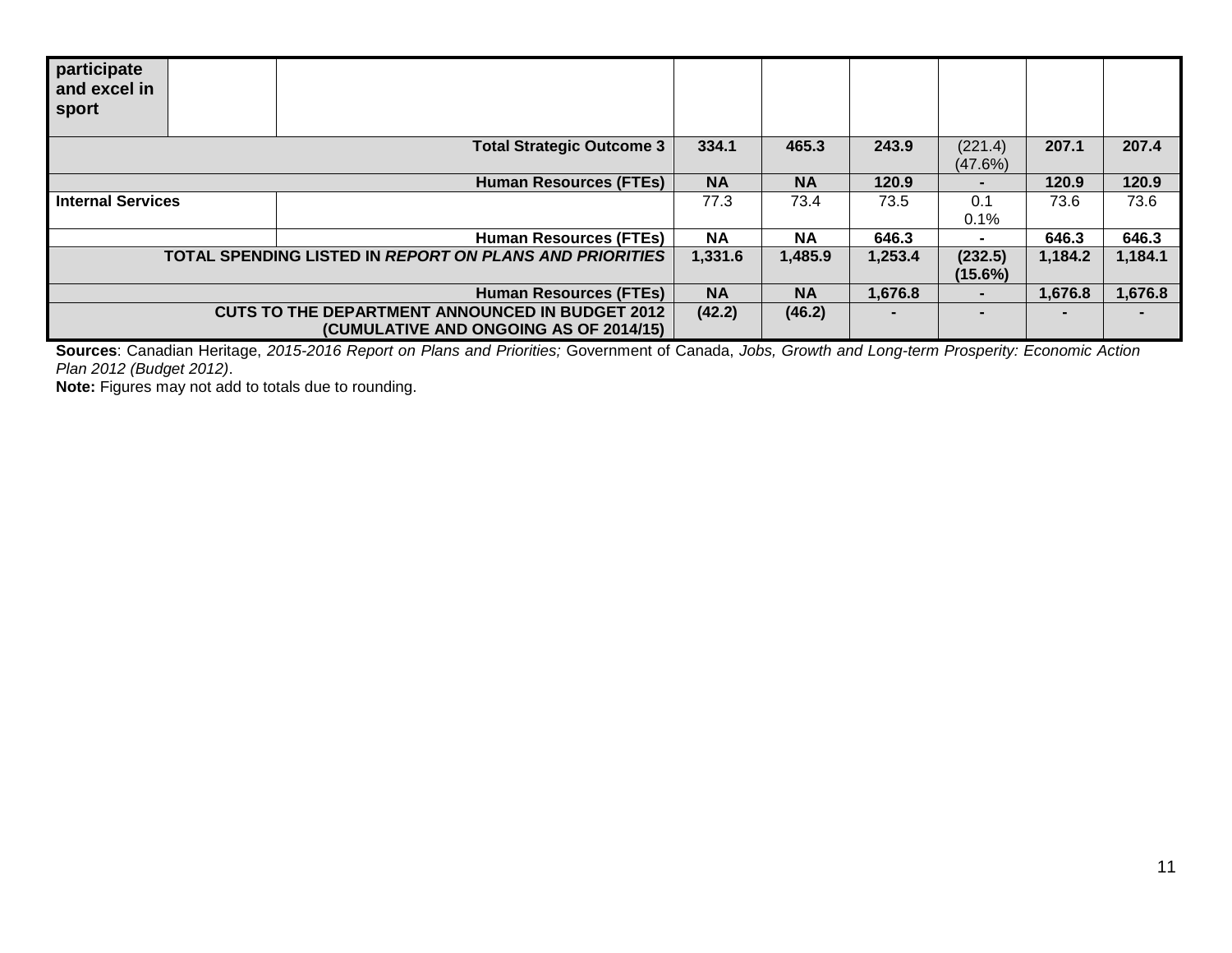With these caveats in hand, **four observations emerge. First, overall funding levels to the department decline substantially between 2014-15 and 2015-16 (by \$232.5 million or 15.8%) due primarily to decreased spending on Sport (a decline of \$221.4 million) as expenditures on the 2015 Pan and Parapan American games ramp down. 4**

**Second, between 2014-15 and 2015-16, funding levels to all Strategic Outcomes are down:**  (down \$10.1 million or 2.2% for Strategic Outcome 1, down \$4.8 million or 1.0% for Strategic Outcome 2, and, as noted above, down \$221.4 million for Sport, a decline of 47.6%).

**In the arts and cultural sector (Strategic Outcome 1), the decline is mainly due to a drop of \$7.9 million to Heritage programming**, which came about as a result of two transfers: transfer of the Virtual Museum of Canada to the Canadian Museum of History, and transfer of resources from the Canadian Cultural Property Export Review Board to the Administrative Tribunals Support Service of Canada. The **funding changes in Strategic Outcome 2 (Canadian identity)** are due mainly to funding for the Cultural Strategy for the Toronto 2015 Pan and Parapan American Games, transferring the Online Works of Reference to the Canadian Museum of History, and transferring some elements of the Aboriginal Peoples' Sub-Program to the Department of Aboriginal Affairs and Northern Development. As noted above, **the decline in Sport funding (Strategic Outcome 3) owes to the conclusion of funding for the 2015 Toronto Pan and Parapan American Games in 2015-16**. **Funding for Internal Services, meanwhile, holds steady at approximately \$73.5 million**.

**Third,** when it comes to medium-term spending projections, **planned spending for 2015-16 and 2016-17 holds steady for Strategic Outcome 1, and trends downwards for Strategic Outcomes 2 and 3** (from \$487.0 million in 2014-15 down to approximately \$454 million in each of 2016-17 and 2017-18 for Outcome 1 and from \$243.9 million to approximately \$207 million in 2016-17 and 2017-18 for Outcome 2). **Steady funding to Strategic Outcome 1 owes to the renewal of a number of programs on a permanent ongoing basis in Budget 2014**: the Canada Cultural Spaces Fund, the Canada Cultural Investment Fund, and portions of the Canada Arts Presentation Fund, the Canada Music Fund, the Canada Book Fund and the Canadian Heritage Information network. **The declines to Strategic Outcome 2 occur because funding for the 150th Anniversary of Confederation in 2017 will be drawing to a close, and funding for the Aboriginal Languages Initiative of the Aboriginal Peoples' Program is scheduled to sunset in 2015-16. The declines in Sport (Strategic Outcome 3), take place because expenditures on the Pan and Parapan American Games sunset in 2015-16.**

**The final observation relates to staff reductions: the number of Full Time Equivalents for the department is set to remain stable over the next three fiscal years** at 1,676.8 Full Time Equivalents (483.0 in Strategic Outcome 1, 426.6 in Strategic Outcome 2 and 646.3 in Strategic Outcome 3). This is welcome news to be sure, **but it must be remembered that the Department has suffered significant staffing cutbacks in recent years.** Budget 2012 eliminated 38 positions and a whopping 500 Full Time Equivalents were cut in an internal deficit reduction exercise before Budget 2012 (360 were permanent positions while 140 were associated with the Vancouver 2010 Olympics and the Shanghai Expo).

 $\overline{a}$ 

 $4$  The overall expenditure decrease in this table (\$232.5 million) differs slightly from that listed in Table 1 in the previous section (\$228.8 million) because the RPP lists the 'forecast spending' for 2014-15 rather than the main and supplementary estimates figures used to produce Table 1.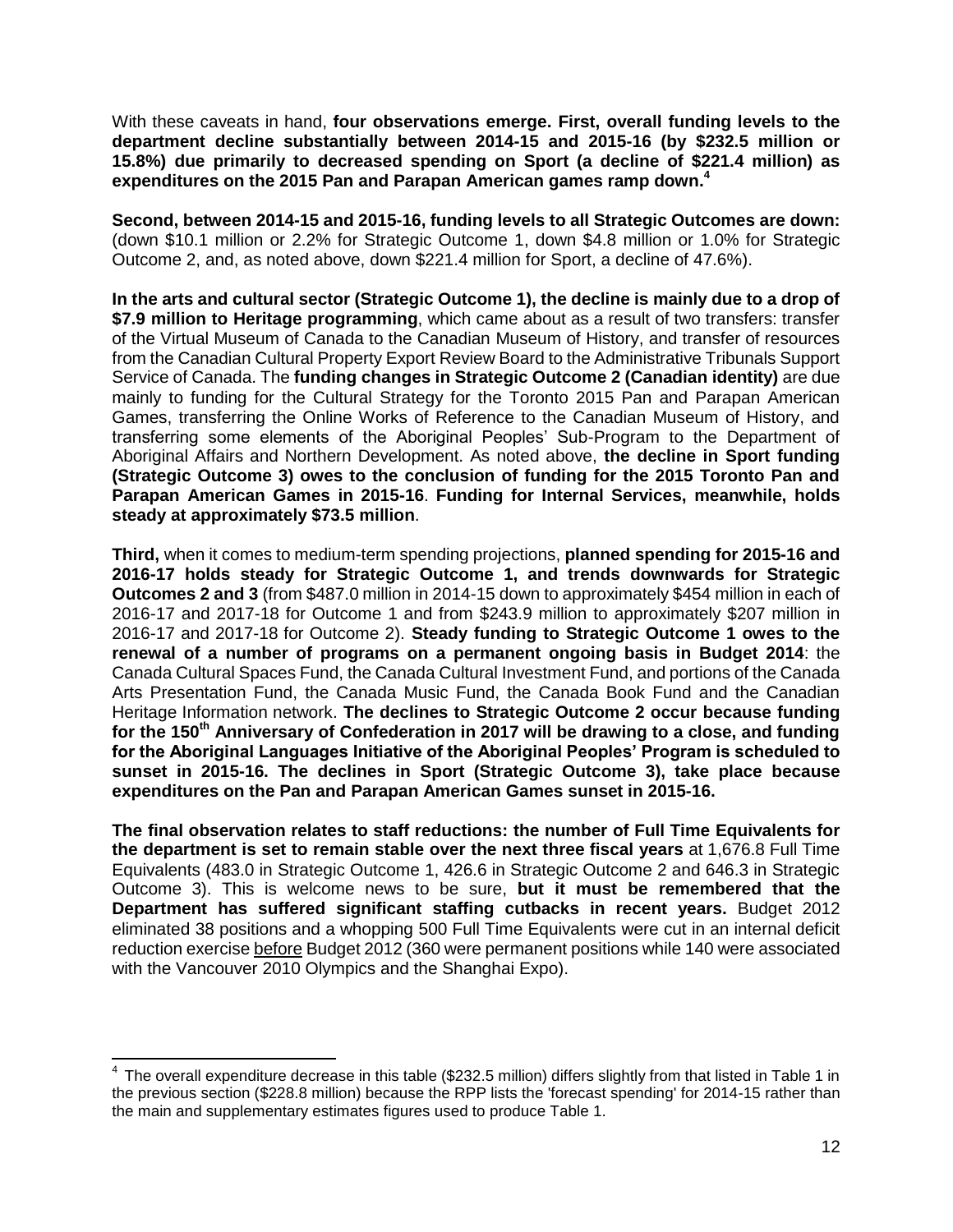## *DEVELOPMENTS ACROSS CULTURAL SUB-SECTORS*

**This section examines funding levels and notable developments in the organizations listed in Table 1 and in key programs at the Department of Canadian Heritage.** Department of Canadian Heritage funding to official languages, aboriginal programs, and sport are also examined to keep a watch on trends in these areas of programming.

Table 3 shows funding levels for these various programs for 2014-15 and 2015-16. It lists total expenditures for 2014-15 (Main and Supplementary Estimates), expenditures in the 2015-16 Main Estimates and Supplementary Estimates A and ongoing funding commitments to various programs made in previous years and in Budget 2014.

Overall, **funding to arts and culture programs at the Department of Canadian Heritage remained largely unchanged relative to 2014-15. Where there were funding declines, they accrued mainly to other departmental activities, notably sport in the aftermath of the 2015 Pan and Parapan American games.** 

**As always, additional expenditures for 2015-16 could be forthcoming through Supplementary Estimates B and C**, which will be tabled later this year.

*--------ARTS--------*

The *Building Communities Through Arts and Heritage* program seeks to 'engage citizens in their communities through performing and visual arts as well as through the expression, celebration and preservation of local historical heritage' (Department of Canadian Heritage 2015-16 *Report on Plans and Priorities*). The fund supports local festivals, community anniversaries and legacy projects that commemorate significant local persons or events. **Funding to this program continued at the same level as last year: \$17.7 million.** This fiscal year, one of the program's key initiatives will be supporting projects that commemorate local events pertaining to Canada's role in World War II. In addition, the program will be evaluated in 2015-16.

**The** *Canada Arts Presentation Fund* **received a slight increase in funding this year: from \$29 million in 2014-15 to \$32 million in 2015-16.** The program 'aims to give Canadians access to a variety of professional artistic experiences in their communities…[through] financial assistance to Canadian not-for-profit organizations that professionally present arts festivals or performing arts series, as well as their support organizations' (Department of Canadian Heritage 2015-16 *Report on Plans and Priorities*). **As of last fiscal year, the government committed to providing ongoing permanent funding to this program at the level of \$29 million.**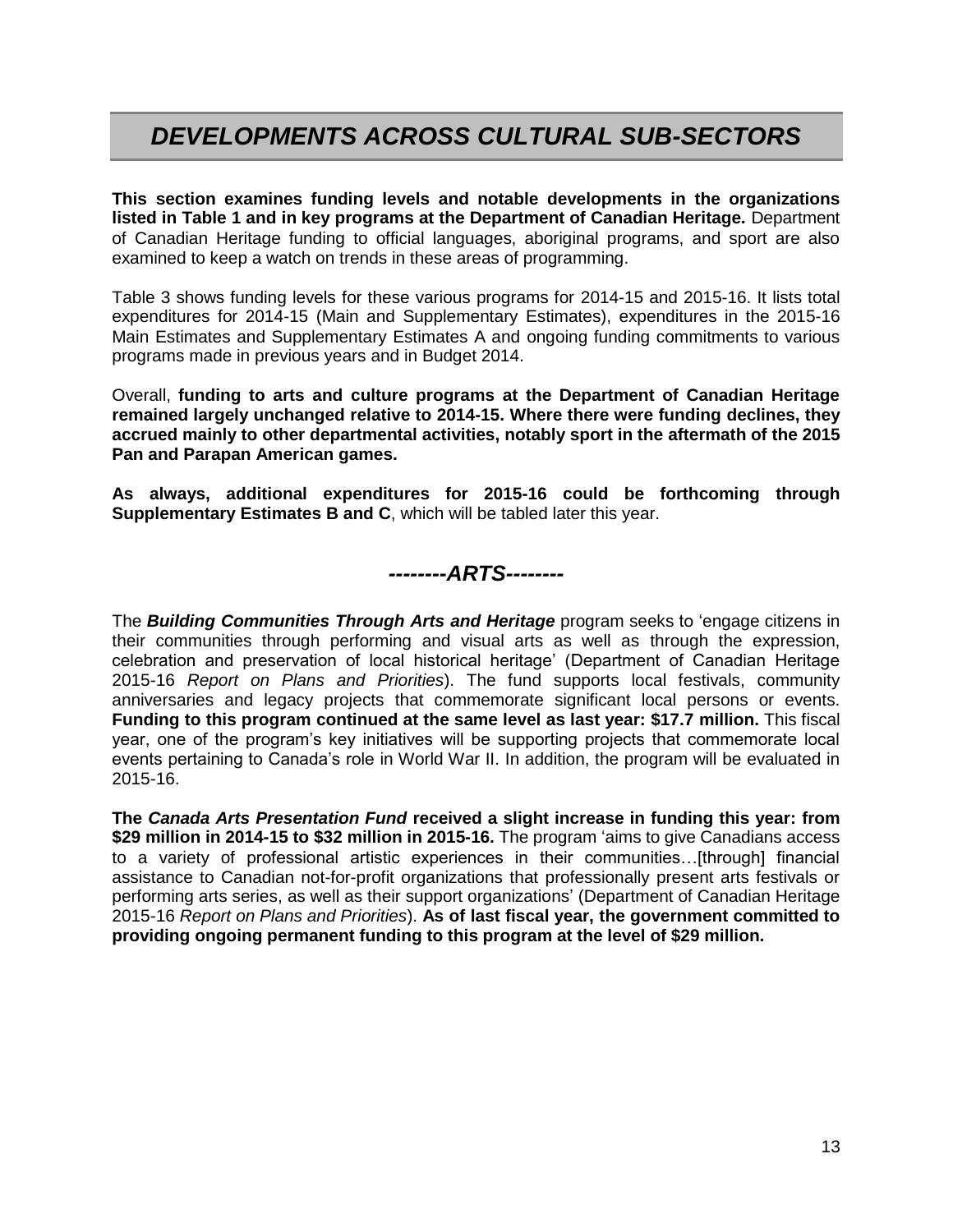**Table 3: Department of Canadian Heritage: Selected Grants and Contributions, 2014/15 to 2015/16 (dollars unless otherwise noted)**

| <b>Grant/Contribution</b>                                                 |                                                                                               | 2014-15        | 2015-16                                                              | Ongoing<br><b>Funding</b>          |                    |
|---------------------------------------------------------------------------|-----------------------------------------------------------------------------------------------|----------------|----------------------------------------------------------------------|------------------------------------|--------------------|
|                                                                           | <b>Main</b><br>Supplemen-<br><b>Estimates</b><br>tary Estimates<br><b>Total</b><br>A, B and C |                | <b>Main Estimates and</b><br><b>Supplementary</b><br>Estimates $A^1$ | <b>Commitment</b><br>as of 2015-16 |                    |
| <b>Arts</b>                                                               |                                                                                               |                |                                                                      |                                    |                    |
| Building Communities through Arts &<br>Heritage                           | 17,655,000                                                                                    |                | 17,655,000                                                           | 17,655,000                         |                    |
| <b>Canada Arts Presentation Fund</b>                                      | 28,972,742                                                                                    | $\blacksquare$ | 28,972,742                                                           | 31,977,742                         | \$29 M             |
| Canada Arts Training Fund                                                 | 22,779,440                                                                                    | $\blacksquare$ | 22,779,440                                                           | 22,779,440                         |                    |
| Canada Cultural Investment Fund                                           | 22,031,705                                                                                    |                | 22,031,705                                                           | 21,972,205                         | \$30.1 M           |
| Canada Cultural Spaces Fund                                               | 25,508,613                                                                                    |                | 25,508,613                                                           | 25,358,613                         | \$30 M             |
| Heritage                                                                  |                                                                                               |                |                                                                      |                                    |                    |
| Museums Assistance Program                                                | 15,739,964                                                                                    |                | 15,739,964                                                           | 15,739,964                         |                    |
| Canada History Fund                                                       | 6,187,390                                                                                     |                | 6,187,390                                                            | 4,037,390                          |                    |
| <b>Cultural Industries</b>                                                |                                                                                               |                |                                                                      |                                    |                    |
| Canada Book Fund                                                          | 36,666,301                                                                                    |                | 36,666,301                                                           | 36,666,301                         | \$9 M              |
| Canada Media Fund                                                         | 134,146,077                                                                                   | $\blacksquare$ | 134,146,077                                                          | 134,146,077                        |                    |
| <b>Canada Music Fund</b>                                                  | 23,939,231                                                                                    |                | 23,939,231                                                           | 24,299,231                         | \$8.8 <sub>M</sub> |
| <b>Canada Periodical Fund</b>                                             | 74,774,598                                                                                    |                | 74,774,598                                                           | 74,774,598                         |                    |
| <b>Other Grants and Contributions</b>                                     |                                                                                               |                |                                                                      |                                    |                    |
| Celebration and Commemoration Program                                     | 10,494,367                                                                                    | 14,310,000     | 24,804,367                                                           | 28,494,367                         |                    |
| <b>Sport Grants &amp; Contributions</b>                                   |                                                                                               |                |                                                                      |                                    |                    |
| Athlete Assistance Program                                                | 28,000,000                                                                                    |                | 28,000,000                                                           | 28,000,000                         |                    |
| Sport Support Program                                                     | 142,815,064                                                                                   | 1,461,258      | 144,276,322                                                          | 143,315,064                        |                    |
| <b>Hosting Program</b>                                                    | 213,752,765                                                                                   | 64,775,684     | 278,528,449                                                          | 59,625,790                         |                    |
| <b>Official Languages</b><br>Enhancement of Official Languages<br>Program | 111,523,131                                                                                   |                | 111,523,131                                                          | 111,523,131                        |                    |
| Development of Official-Language<br><b>Communities Program</b>            | 224,421,990                                                                                   | 1,500,000      | 225,921,990                                                          | 225,921,990                        |                    |
| Aboriginal Peoples' Program                                               | 22,854,078                                                                                    | 4,695,679      | 27,549,757                                                           | 17,549,757                         |                    |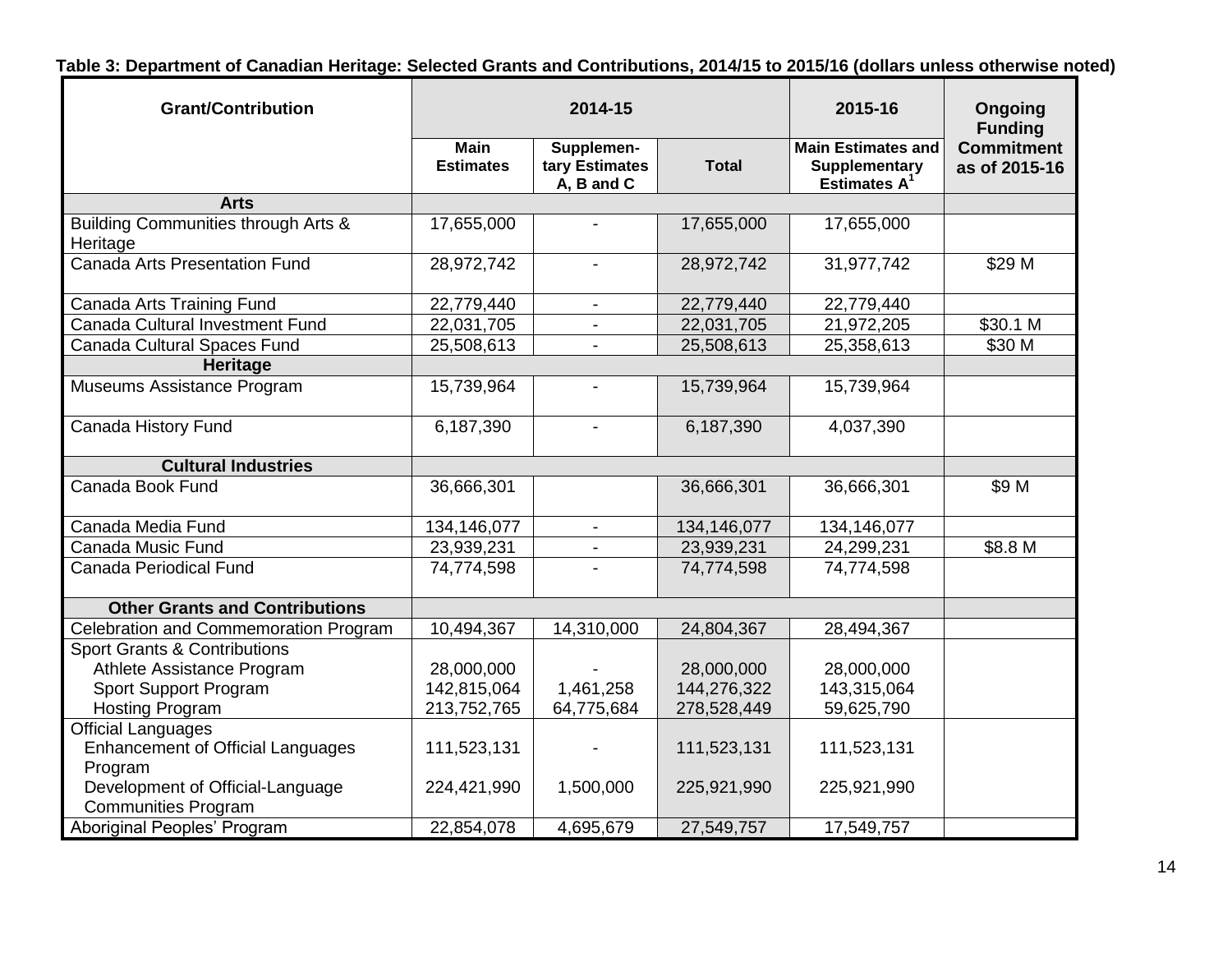<sup>1</sup> Supplementary Estimates A did not include any additional funding for programs in this table.

**Sources**: Government of Canada, *2015-2016 Estimates, Parts I and II: The Government Expenditure Plan and The Main Estimates*; Government of Canada, *Supplementary Estimates (A) 2015-2016 for the Fiscal Year ending March 31, 2016;* Government of Canada, *2014-2015 Estimates, Parts I and II: The Government Expenditure Plan and The Main Estimates*; Government of Canada, *Supplementary Estimates (A) 2014-2015 for the Fiscal Year ending March 31, 2015;* Government of Canada, *Supplementary Estimates (B) 2014-2015 for the Fiscal Year ending March 31, 2015;* Government of Canada, *Supplementary Estimates (C) 2014-2015 for the Fiscal Year ending March 31, 2015;* Government of Canada, *The Road to Balance: Creating Jobs and Opportunities* (Budget 2014).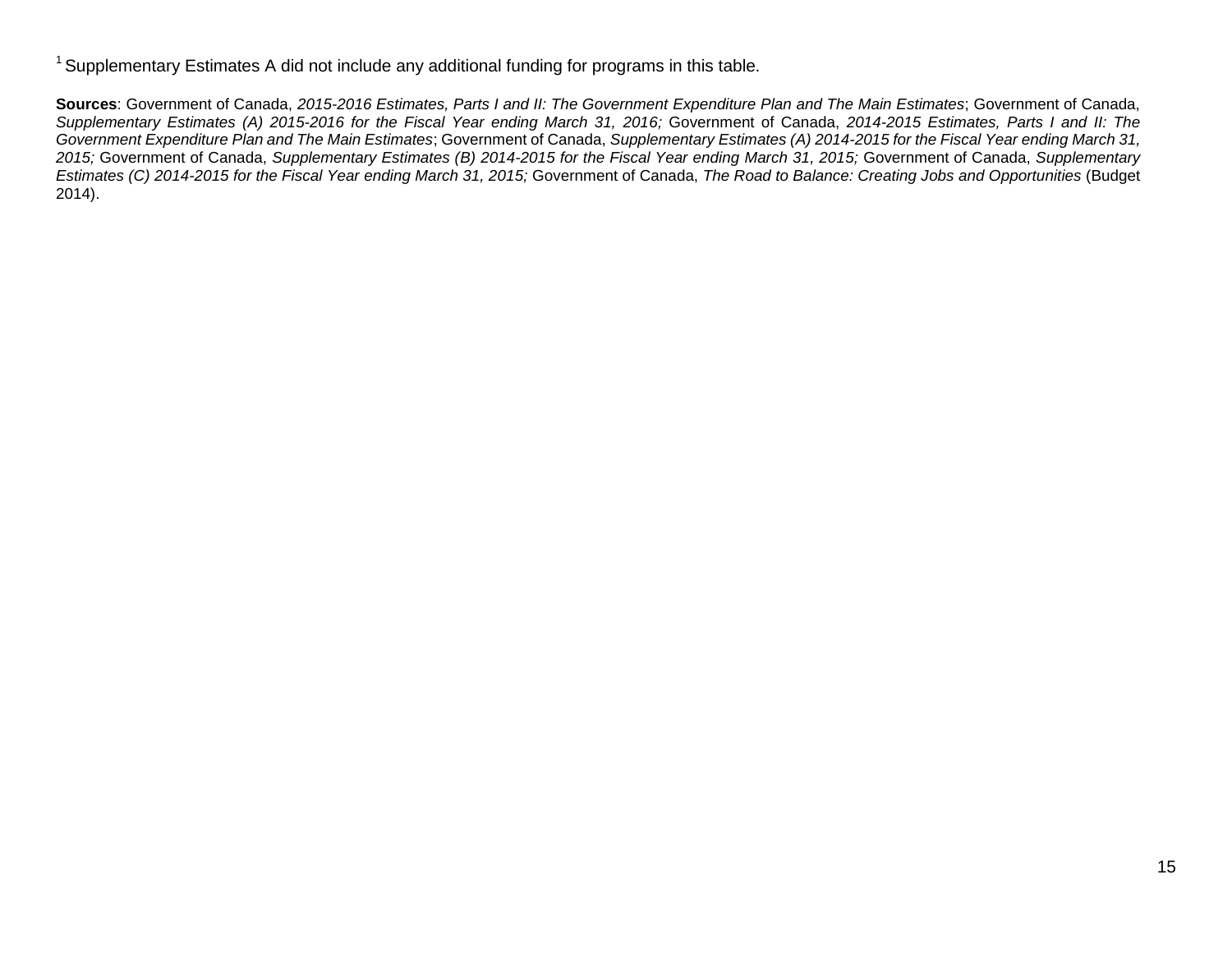**Funding to the** *Canada Arts Training Fund* **remained unchanged at \$22.8 million.** The program 'aims to contribute to the development of Canadian creators and future cultural leaders of the Canadian arts sector by supporting the training of artists with high potential through institutions that offer training of the highest calibre' (Department of Canadian Heritage 2015-16 *Report on Plans and Priorities*).

The *Canada Cultural Investment Fund* 'helps arts and heritage organizations build and diversify their revenue streams, strengthen their business skills, and assists them in being better rooted and recognized in their communities' (Department of Canadian Heritage 2015-16 *Report on Plans and Priorities*). **Funding to this program held steady at \$22 million. Budget 2014 committed to making the program part of the Department's base budget as of 2015-16 at a level of \$30.1 million, \$27.1 million of which will be allocated to grants and contributions.**

**The program is comprised of three components**. The *Endowment Incentives* component encourages Canadians to contribute to arts endowment funds by providing matching funds. The *Strategic Initiatives* component 'provides financial assistance to projects that strengthen the business practices of multiple partner organizations' (Department of Canadian Heritage 2015-16 *Report on Plans and Priorities*). The *Limited Support to Endangered Arts Organizations* component is rarely used but enables the government to partner with other governments and the private sector to avoid an arts organization going bankrupt.

**Funding to the** *Canada Cultural Spaces Fund* **remained largely unchanged at \$25.4 million.**  The program aims to 'contribute to the improvement of physical conditions for the arts and heritage related to creation, presentation, preservation and exhibition' and to 'increase and improve access for Canadians to performing arts, visual arts, media arts, and to museum collections and heritage exhibitions' (Department of Canadian Heritage 2015-16 *Report on Plans and Priorities*). **The program is now permanent and ongoing at a funding level of \$30 million, \$25.4 million of which is distributed as grants and contributions.** It should be noted that \$30 million is the level of funding this program received at its inception in the 2002-03 fiscal year, an amount that has been insufficient to meet the demands of the sector. Just to keep pace with inflation, this amount would need to be increased to \$38.2 million (calculated with the Bank of Canada's inflation calculator).

*Canada Council for the Arts*. **Over the last number of years, the government has preserved and enhanced Canada Council funding**: Council funding was not subjected to cuts in the Budget 2012 deficit reduction exercise and in Budget 2014, the government announced that the Council's annual \$25 million top-up would become part of its permanent ongoing funding. This support for the Council has been welcomed by the arts sector, which has urged the government to maintain and enhance support for the Council. **Between 2014-15 and 2015-16, funding to the Canada Council held steady at just over \$182 million** (see Table 1).

**The way the Council distributes is funding is set for substantial change**. The Council has recently announced a transformation in its funding model, which will see the number of programs reduced from 147 discipline-based programs to just six national non-discipline based programs. The new programs are in the following areas: Explore and Create, Engage and Sustain, Creation, Knowing and Sharing Aboriginal Arts, Renewing Artistic Practice, Arts Across Canada, and Arts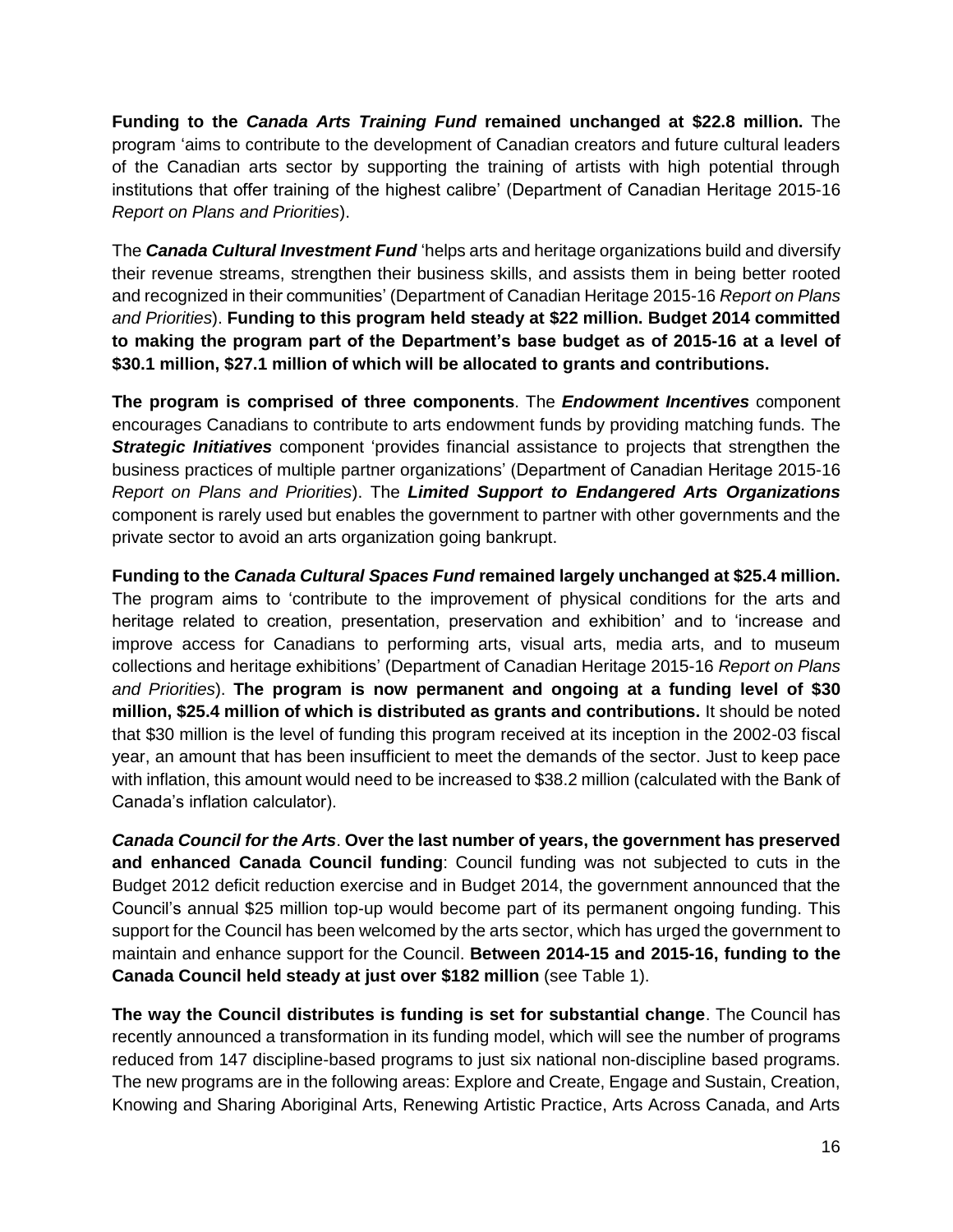Abroad (see [http://newfundingmodel.canadacouncil.ca/\)](http://newfundingmodel.canadacouncil.ca/). Full details of the new structure are expected to be released in the coming months, but the Council has assured funding recipients that those who were eligible to receive funding in the past will remain eligible to receiving funding under the new model, which will be implemented in 2017.

The Council indicates that the transformation is intended 'to offer artists a simpler, more artist-centred application process, to respond proactively and constructively to current trends and issues in the arts and to maximize the social, creative and economic impact of the arts in Canada for the benefit of all Canadians' (Canada Council website). In addition, it has underscored that it 'remains committed to core principles of artistic excellence, the distribution of public funds by a process of peer assessment and to upholding and strengthening Official Languages, as well as its support for Aboriginal arts, ethnic and regional diversity and equity groups including Deaf and Disabled artists' (Canada Council website).

As shown in the Annex to this document, in 2014-15, the Council received a \$127,000 transfer from the Department of Canadian Heritage in Supplementary Estimates B 'to support multilateral cooperation French-language theatre projects, as well as to ensure Canada's participation in meetings of the Commission internationale du théâtre francophone.'

While the above is clearly a good news story, if parliamentary funding to the Canada Council is viewed on a per capita constant dollar basis, support to the organization has actually declined over the last decade: **between 2005-06 and 2015-16, per capita funding shrunk from \$5.54 to \$5.08 on a constant dollar basis (a decline of 8.3%)**. 5 Indeed, during the review of the feature film industry undertaken by the Standing Committee on Canadian Heritage this past spring, the new CEO of the Canada Council for the Arts mentioned that it would be time to review funding of the Crown Corporation, which has been stable for almost ten years.

Despite this decline in parliamentary appropriations, however, the Council has managed to increase the total amount of grants, prizes and payments awarded to \$155.1 million in 2014-15, up from \$153.6 million in 2013-14. This increase was possible due to increased revenues from the organization's endowment fund (which regained some of its value) as well as operational efficiencies. In addition, the Council has increased its support for artists and arts organizations to access international markets so it is effectively doing more with less. Moreover, ongoing financial market volatility continues to strain the Council's endowment fund. To date, this has not reduced Council grants given reserves from previous years' investment income.

Table 1 shows that **funding to the** *National Arts Centre* **(NAC) is up substantially in 2015-16,**  from a total of \$35.0 million in 2014-15 to \$54.7 million so far this year, an increase of \$20.5 million, or 59.9%. **The additional funding is for capital expenditures** 'to revitalize the National Arts Centre facility by creating a new entrance and expanding public spaces' (2015-16 Supplementary Estimates A). This is the first tranche of the government's commitment made last year to provide \$110.5 million in capital funding to the NAC to upgrade its performing halls and

 $\overline{a}$ <sup>5</sup> Constant dollars are in July 2015 dollars, based on the Statistics Canada, *Consumer Price Indexes for Canada*. Population estimates for 2015 are based Statistics Canada, *Population Projections for Canada (2013 to 2063)*.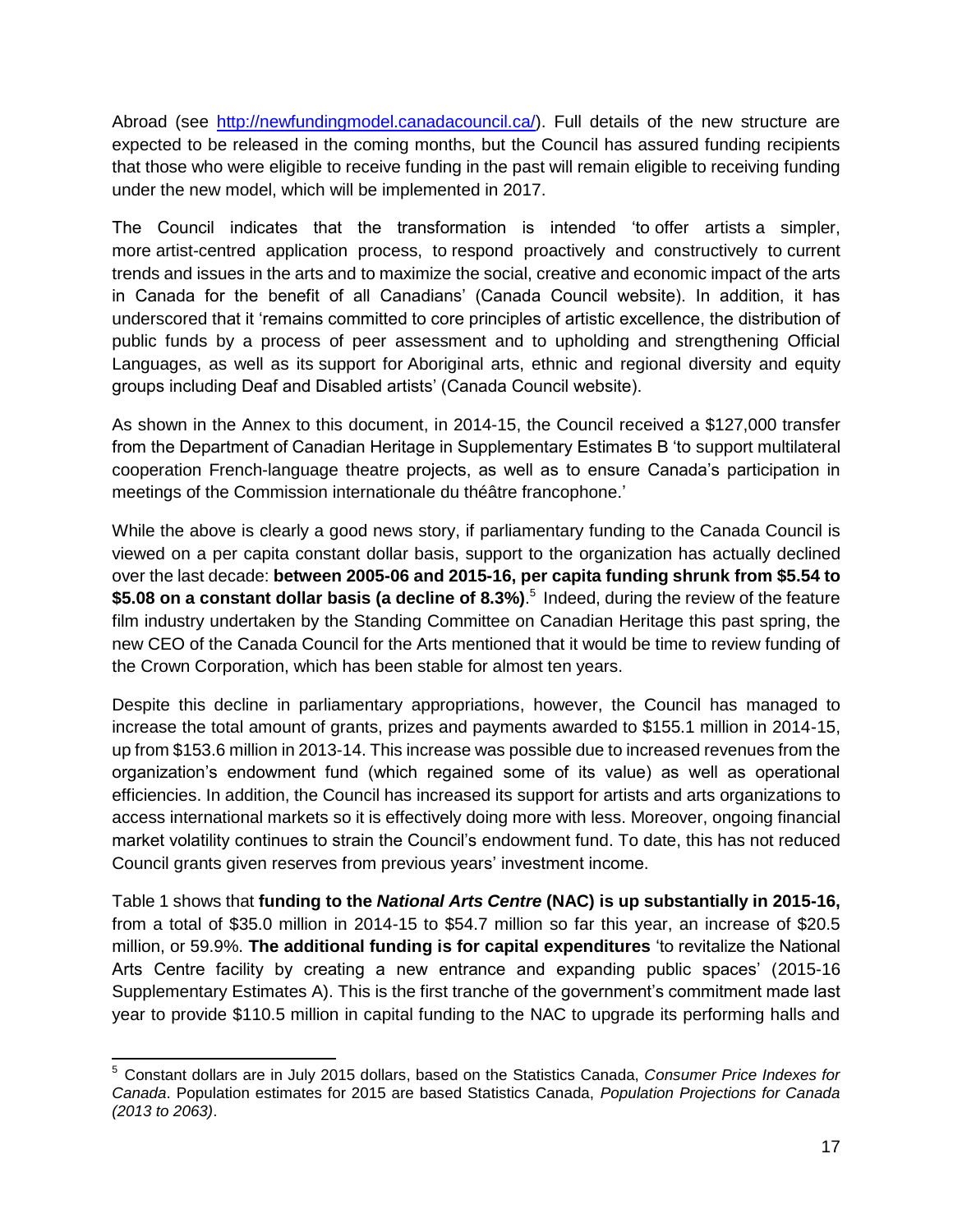build a glass atrium and a new entrance to the Centre. Work is scheduled to be completed by the end of 2017, the year of the 150<sup>th</sup> anniversary of Confederation.

As shown in the annex to this document, last fiscal year, the NAC also received additional funding in the supplementary estimates: a transfer of \$150,000 in the 2014-15 Supplementary Estimates B from the Department of Canadian Heritage for the biennial *Zones théâtrales* and a further \$600,000 from the Department of Canadian Heritage for the Ontario Scene festival.

Funding to the *National Gallery* held steady this year at \$43.8 million.

## *--------HERITAGE--------*

**Funding to the** *Museums Assistance Program* **(MAP) held steady** in this year's Main Estimates at \$15.7 million. The program funds Canadian museums and related organizations 'for activities that facilitate Canadians' access to our heritage, foster the preservation of Canada's cultural heritage, including the preservation of representative collections of Aboriginal cultural heritage, and foster professional knowledge, skills and practices related to key museum functions' (Department of Canadian Heritage 2015-16 *Report on Plans and Priorities*).

It should be noted, though, that only \$6.7 million of the \$15.7 million in funding to this program goes towards grants and contributions to museums. The Department of Canadian Heritage uses this mechanism to deliver other initiatives as well, including Young Canada Works.

In addition, this is another one of the programs that the government has targeted to contribute to the celebration of Canada's  $150<sup>th</sup>$  anniversary in 2017. The Department notes that funding priority will be given to 'exhibitions focused on history, and in particular, on the historical milestones of *The Road to 2017*' (Department of Canadian Heritage 2015-16 *Report on Plans and Priorities*).

**As noted in previous budget analyses, the actual funding for museums and galleries is now less than its funding in 1972.** When the program was first created in 1972, its initial funding level was \$6.7 million, the same amount that continues to be provided in grants and contributions to museums.

According to an evaluation prepared by the Canadian Museums Association, taking into account inflation and population growth, the equivalent amount some thirty years later should be \$62 million! And this doesn't take into account the growth in the number of museums in the country: there are roughly two times more museums in operation now than there were in the early 1970s.

The result has been to force museums to increase admission fees, to rely on private donations and to charge for a variety of their costs, which often makes them inaccessible to many Canadians.

At the same time the support for federal museums has increased dramatically, including the Canadian Museum of History {formerly known as the Canadian Museum of Civilization, the Canadian Museum of Nature, National Gallery of Canada, and the Canadian Museum of Science and Technology, as well as their affiliates. Further, 2 new federal museums have been added under the Conservative Government, the new and controversial Canadian Museum for Human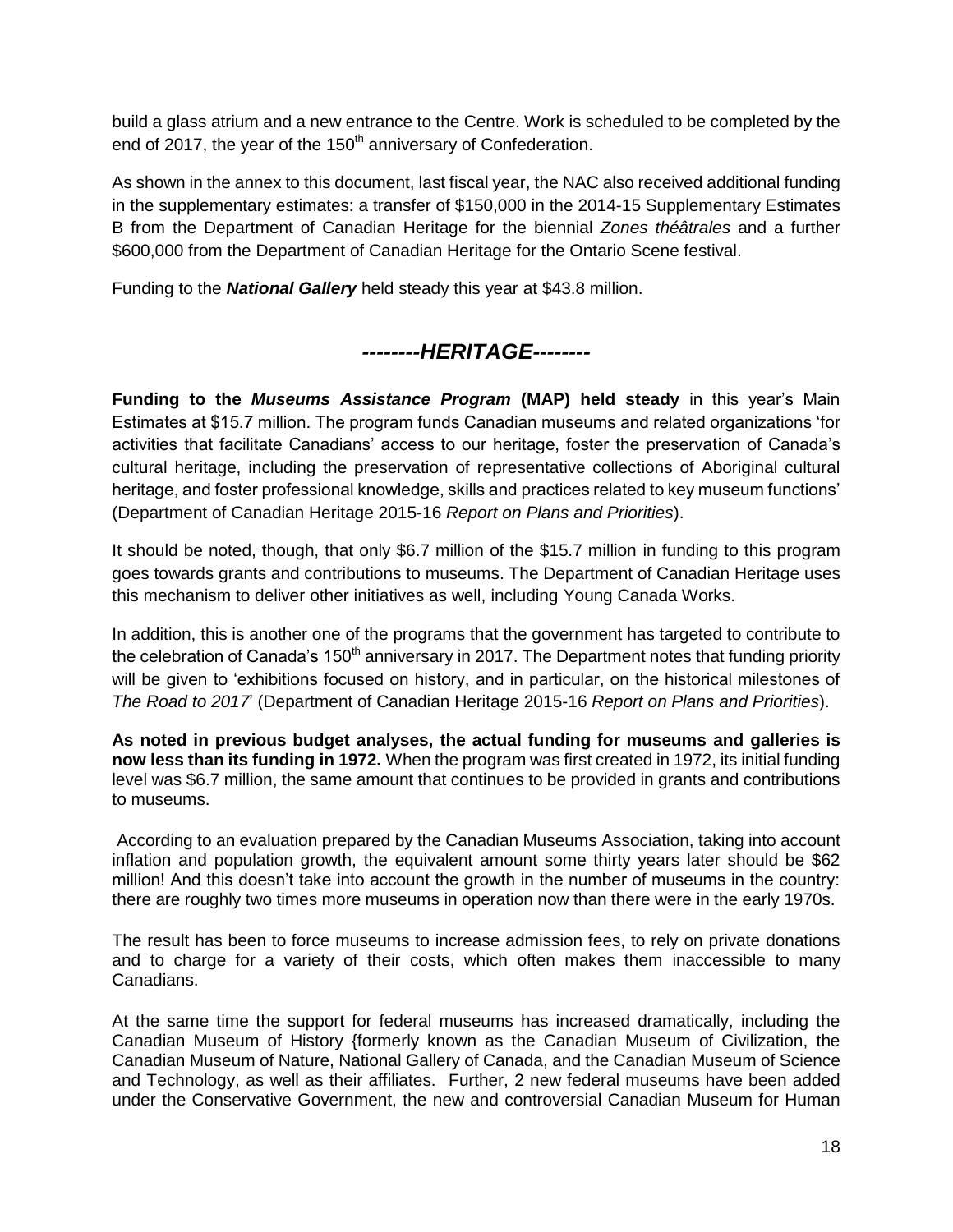Rights in Winnipeg with an annual operating budget of some \$23 million and its still unmet capital building costs of some \$50 or \$80 million, and the Canadian Museum of Immigration, known as Pier 21 in Halifax.

Nevertheless, most Canadian museums and galleries participate in programs such as the Cultural Access Pass which provides free admission to the families of new Canadian citizens. This program was initiated by CMA but is now administered by the Institute of Canadian Citizenship. (ICC).

**In 2013-14, the government created the** *Canada History Fund***, which received \$4.3 million in its first year of operation, \$6.3 million in 2014-15 and will receive \$4.0 million this year.**  The Fund 'encourages Canadians to learn about Canada's history, civic life, and public policy' (Department of Canadian Heritage 2015-16 *Report on Plans and Priorities*) by supporting development of learning materials, learning experiences and networks. Key initiatives in 2015-16 include support for activities so that 'all Canadians, in particular youth, can learn about key events and people related to milestones of *The Road to 2017*' (Department of Canadian Heritage 2015-16 *Report on Plans and Priorities*). This year the program will also produce two new Heritage Minutes and continue to develop Canada History Week. The program will be evaluated in 2015-16 as well.

Readers will recall that *Library and Archives Canada* **sustained a significant cut in Budget 2012: \$9.6 million (8.2%) in ongoing funding as of fiscal year 2014-15 (see Table 1).** Funding to the organization was down \$2.9 million from last year's Main Estimates: from \$95.9 million in the 2014-15 Main Estimates to \$93.0 million in 2015-16. The reduction owes primarily to a decrease of \$3.1 million 'for the conversion of a commercial building in Gatineau, Quebec, into a collection storage facility with a high-density shelving system' (2015-16 Main Estimates).

As noted in the annex to this document, Library and Archives received \$1.0 million last fiscal year in Supplementary Estimates C. The funding was a transfer from the Department of Canadian Heritage to support 'publication of a new collection entitled '100 Canadian Stories of the First World War' and the digitization of First World War records' (2014-15 Supplementary Estimates C).

As shown in Table 1, **funding to the** *Canadian Museum of History* **increased substantially in this year's Main Estimates,** from \$63.4 million in 2014-15 to \$83.4 million in 2015-16, an increase of \$20 million or 31.5%**. The increase will fund the renovations to the Canada History Hall (\$11.5 million), and the transfer of the Virtual Museum of Canada (\$6.2 million) and the Online Works of Reference (\$2.1 million) from the Department of Canadian Heritage to the Museum.** 

As noted in the annex to this analysis, the Museum also received \$170,000 in the 2014-15 Supplementary Estimates B for 'comprehensive claims and self-government negotiations across Canada.'

As shown in Table 1, **funding to the** *Canadian Museum for Human Rights* **held steady at \$21.7 million**. September 2014 marked the official opening of the Museum, and its focus now is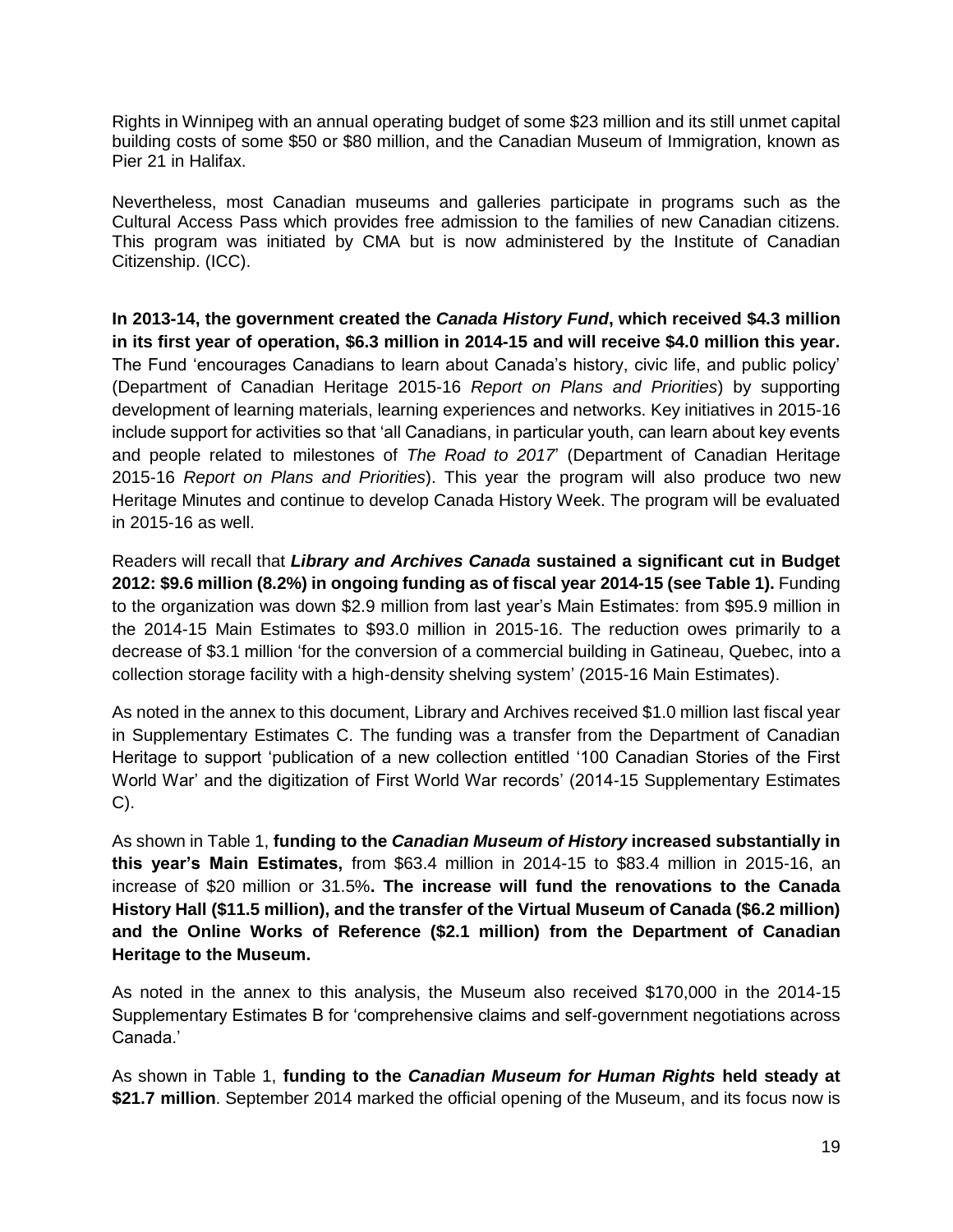on 'maximizing visitation and revenues, delivering a world-class museum experience that consistently meets or exceeds visitor expectations and building toward long-term financial sustainability' (2015-16 Main Estimates).

The *Canadian Museum of Immigration at Pier 21* experienced a slight decline in funding this fiscal year, from \$9.9 million in 2014-15 to \$7.7 million in 2015-16. The drop owes to reduced capital expenditure requirements now that the renovation of exhibition spaces and the creation and installation of exhibitions has been completed. The Museum reopened in May 2015.

As shown in Table 1, **funding to the** *Canadian Museum of Nature* **held steady at \$26.1 million.** The Museum is pursuing a number of strategic priorities to better position it to generate earned revenue, including creating a Centre for Arctic Knowledge and Exploration, a Centre for Species Discovery and Change, and a Centre for Nature Inspiration and Engagement.

**Funding to the** *National Museum of Science and Technology* **increased by \$25.9 million this year, from a total of \$33.2 million in 2014-15 to \$59.1 million so far this fiscal year** (see Table 1). The vast majority of this increase (\$29.4 million) is for the repair and renovation of one of the museum's facilities. A further \$2.9 million is required to address the discovery of a major airbourne mold problem in the same building. While repairs and renovations are underway, this facility will be closed to the public. The building is set to reopen in 2017. In the meantime, visitors can still visit the Canada Aviation and Space Museum and the Canada Agriculture and Food Museum, the other two museums which form part of the National Museum of Science and Technology.

Key priorities for 2015-16 include creating exhibitions and programming in the lead-up to Confederation's  $150<sup>th</sup>$  anniversary in 2017 'to commemorate the contribution of science, technology and innovation to the transformation of our country' and stimulating debate and learning amongst Canadians about energy.

## *--------CULTURAL INDUSTRIES--------*

#### **Broadcasting, Audiovisual Production and New Media**

*Canada Media Fund*. The Canada Media Fund is a public-private partnership that 'provides funding for the creation and promotion of convergent digital content in both official languages and innovative Canadian content and software applications designed for distribution on multiple platforms' (Department of Canadian Heritage 2015-16 *Report on Plans and Priorities*). **Funding from the Department of Canadian Heritage to the Canada Media Fund held steady at \$134.1 million**. Combined with contributions from cable and satellite distributors mandated by the CRTC, the combined total of funded projects was \$354.5 million in 2013-14 (the latest year for which figures are available).

It is worth pointing out that apart from the addition of \$34.1 million in 2009 to this program as a result of merging the Canadian Television Fund (\$100 million) and the Canada New Media Fund (\$34.1 million) to create the Canada Media Fund, the federal government's annual contribution to the television component of the fund has been frozen at \$100M since 1996. To keep pace with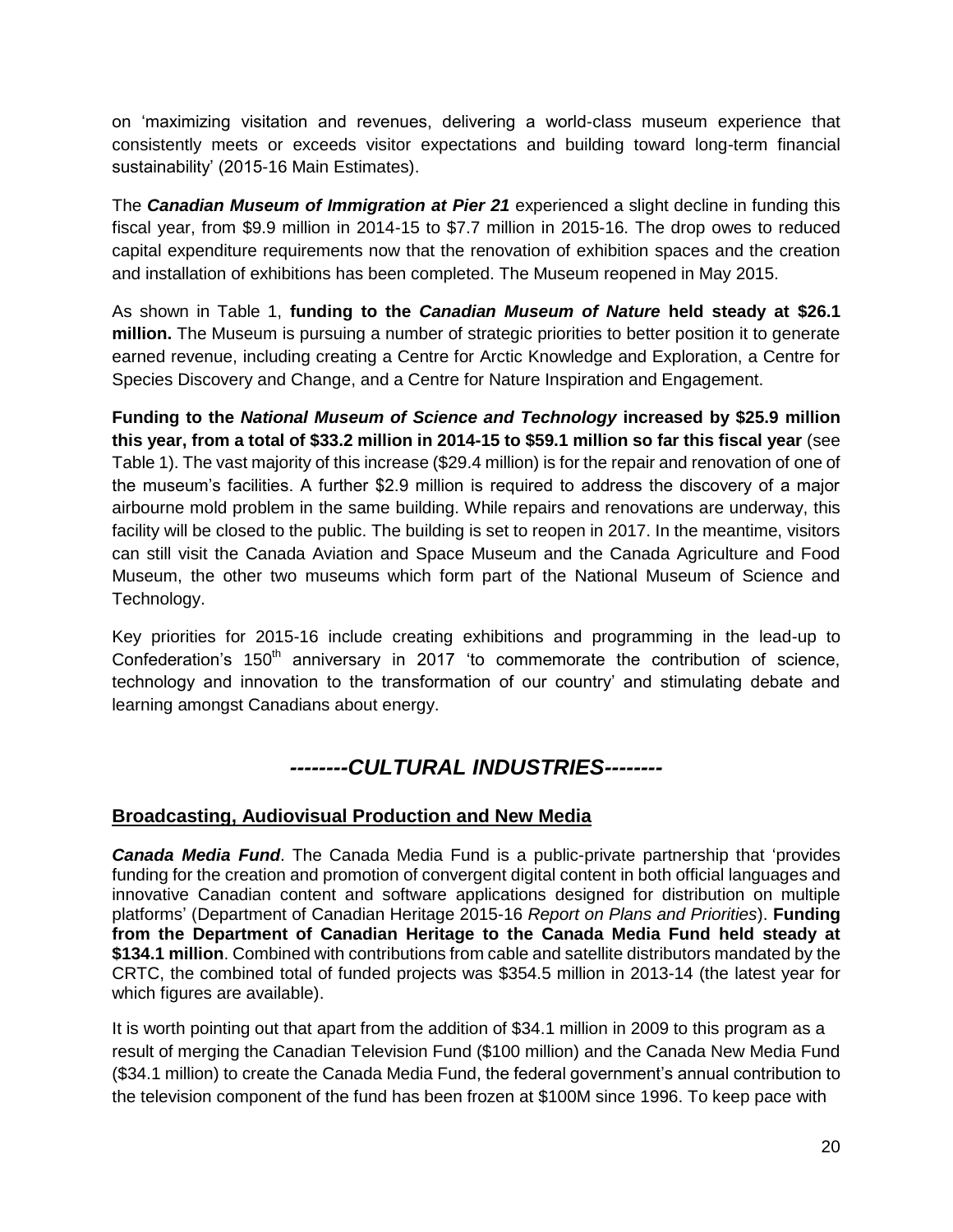inflation, the contribution in 2015 should be \$143 million (calculated with the Bank of Canada's inflation calculator).

At the same time, figures from the most recent CRTC Communication Monitoring Report (2014) reveal that private sector contributions are hitting a plateau. Contributions from broadcasting distribution undertakings (BDUs) to Canadian programming in 2012-2013 totalled \$466.5 million, down from \$495.1 million the previous year. However, the proportion allocated to the Canada Media Fund increased from 42 to 46%, yielding a modest increase of \$8 million. The sector expects these contributions to keep decreasing as Canadians shift from cable and satellite to Internet to access audiovisual content, the latter not being regulated and not called upon to make a financial contribution to the production of Canadian content. The net result of this is that the sector forecasts a real decrease of funding available to producers.

*Canadian Broadcasting Corporation/Radio-Canada*. As noted in Table 1, funding to the CBC held steady in this year's budget at just over one billion dollars. It must be remembered, though, that **Budget 2012 cuts hit the CBC very hard: the organization sustained a total cut of \$115.0 million (10.7%).**

As noted in last year's analysis, **combined with expenditures the organization had already planned to modernize its operations and a number of 'unavoidable new costs' (rent, taxes, rights increases), the CBC faced \$200 million in 'financial pressures' between 2012-13 and 2014-15** (CBC website). This is close to 20% of its Parliamentary appropriations. Added to this challenge was the CRTC decision in summer 2012 to end the Local Programming Improvement Fund, which brought about \$47 million annually to the organization. The LPIF was formally phased out on August 31, 2014.

To address these financial pressures, **the organization has eliminated some 1,200 positions to date.** These come on top of the 800 positions lost during the financial crisis of 2008-09. **By 2020, the CBC expects it will shed a further 1,000 to 1,500 employees through attrition**  (retirements).

**2015 is the first year of the corporation's five year strategy, A Space for us all**, which 'aims to better position the broadcaster to meet the fundamental shifts that are transforming the media universe, and consequently how it connects with Canadians. … The vision is that by 2020, CBC/Radio-Canada will be the public space at the heart of our conversations and experiences as Canadians' (2015-16 Main Estimates).

**As noted in last year's analysis, the organizations has had to scale back its plans for its 2015 Strategic Plan**, including discontinuing competing with private broadcasters for professional sports, consolidating regional programming and replacing local programming in some communities, and cancelling a planned expansion in London Ontario.

As Table 1 shows, **funding to the** *National Film Board* **and** *Telefilm Canada* **held very steady:** from \$59.9 million to \$59.7 million for the NFB (0.3% decline) and from \$95.4 million to \$95.5 million for Telefilm (a 0.1% increase). For the NFB, the reductions are due primarily to the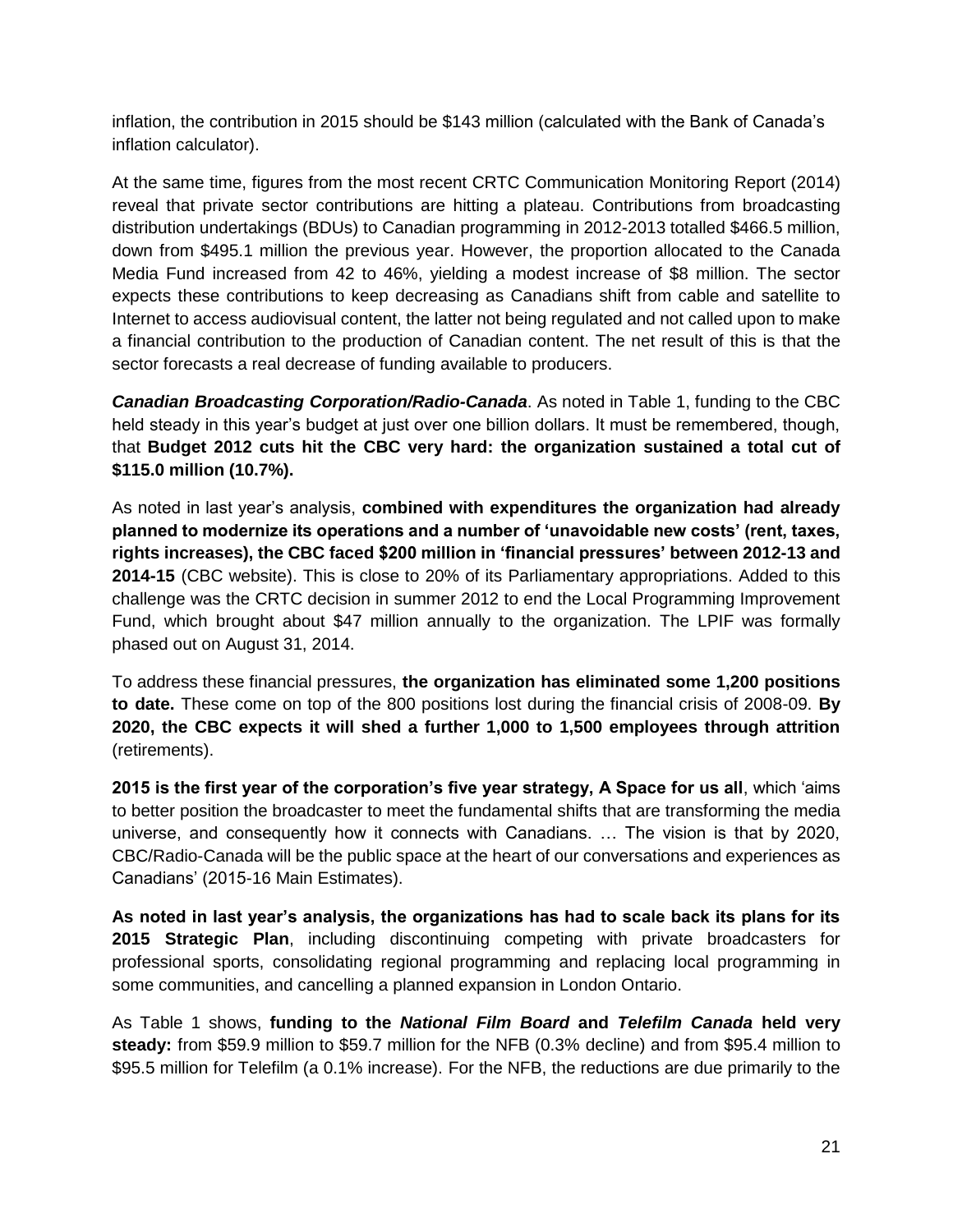reduced expenditure requirements for the relocation of the Board's Montreal headquarters to the Quartier des spectacles in the fall of 2017.

It must be remembered that **both of these organizations sustained 10% cuts in Budget 2012 and the impacts on their program were significant** (see the 2013 Federal Budget Analysis for details).

### **Publishing**

*Book Publishing.* The *Canada Book Fund* 'supports the activities of Canadian book publishers and other sectors of the book industry to ensure access to a broad range of Canadian-authored books' (Department of Canadian Heritage 2015-16 *Report on Plans and Priorities*). The program has two components: Support for Publishers, which provides funding to Canadian owned and controlled publishers to produce and market Canadian authored books, and Support for Organizations, which seeks to develop the industry and its markets. **Funding to the program held steady in the Main Estimates at \$36.7 million.** Budget 2014 announced that the program would see the renewal of \$9 million a year to be part of base funding as of 2015-16, a measure which reduces uncertainty but does not constitute new money for the Fund.

*Periodical Publishing.* The *Canada Periodical Fund* 'supports the activities of Canadian magazine and non-daily newspaper publishers and organizations to ensure that Canadians have access to diverse Canadian magazines and non-daily newspapers' (Department of Canadian Heritage 2015-16 *Report on Plans and Priorities*). The Fund consists of three components: Aid to Publishers, for Canadian print magazines and non-daily newspapers; Business Innovation, for print and online magazines, and Collective Initiatives, which funds magazines and non-daily newspaper organizations to strengthen industry sustainability. **Total funding to the Canada Periodical Fund held steady at \$74.8 million.** 

#### **Sound Recording**

The **Canada Music Fund** 'supports the activities of Canadian music creators, artists and entrepreneurs aimed at increasing the creation of, and access to, a diversity of Canadian music for audiences everywhere' (Department of Canadian Heritage 2015-16 *Report on Plans and Priorities*). The program consists of the following components: Music Entrepreneur, which provides funding to entrepreneurs and national service organizations for creation, publishing, production, distribution or marketing of Canadian music; New Musical Works, which supports creators and entrepreneurs in creation, publishing, production, distribution or marketing of Canadian music; Collective Initiatives, which funds not-for-profit organizations to strengthen the visibility and accessibility of Canadian music, and Canadian Music Memories, which funds preservation of Canadian sound recordings. **Funding to the program held steady at roughly \$24 million.**

Budget 2014 committed to move \$8.8 million of the program's total funding to base funding as of 2015-16. The \$8.8 million has been granted since the early 2000s but was not a permanent ongoing part of the fund. While this will provide more certainty and predictability to funding, it does not constitute an increase.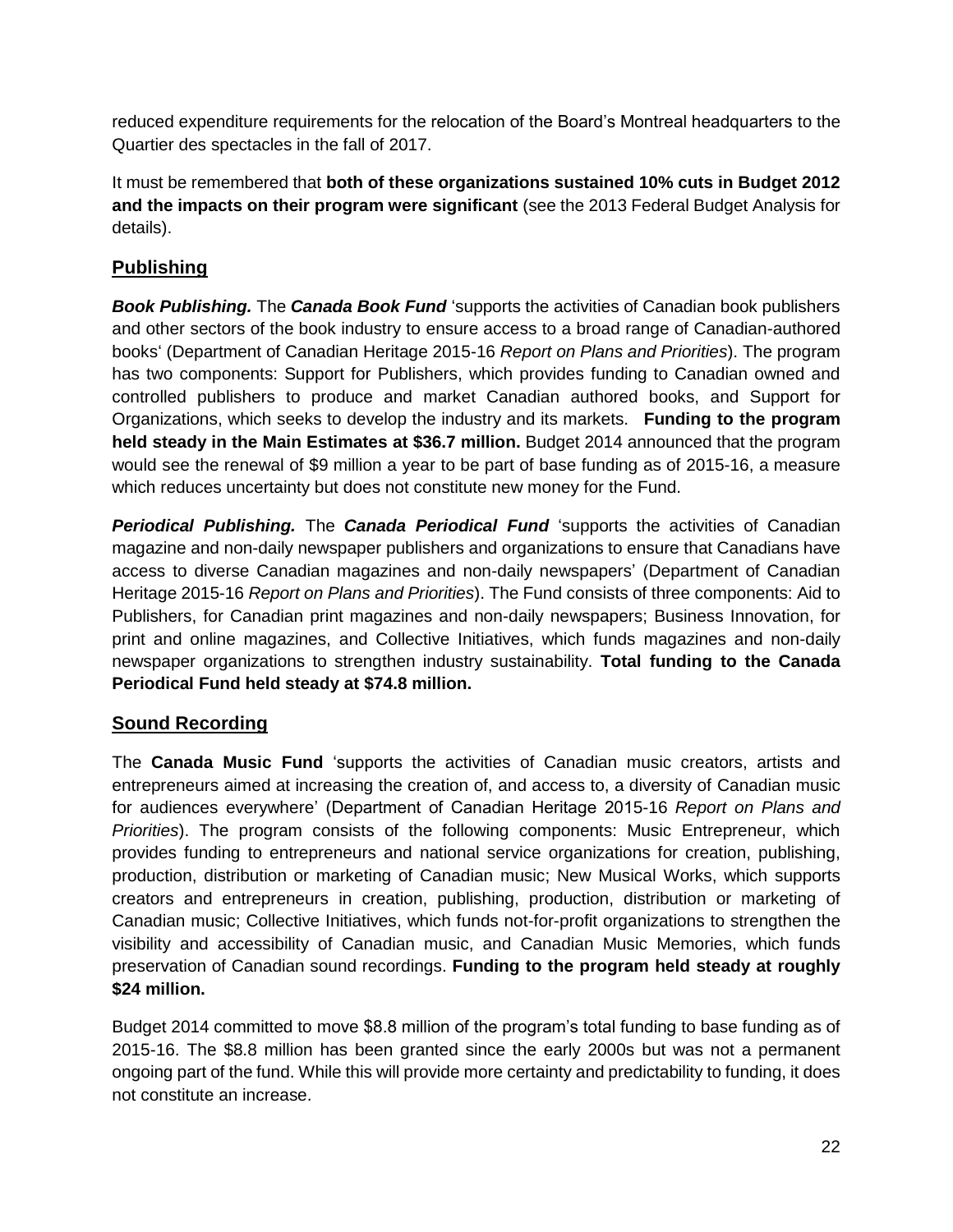As may be the case for the Canada Media Fund in the near future, it is worth pointing out here that the contribution of private broadcasters to the Canada Music Fund has already started to decline, a fact which was brought to the attention of the House of Commons Heritage Committee when it studied the Canadian music industry in winter 2014. In the 2012-2013 broadcast year, the most recent year for which figures are available, commercial radio operators contributed just over \$52 million to the development of Canadian content, a decrease of 4.9% from the previous year.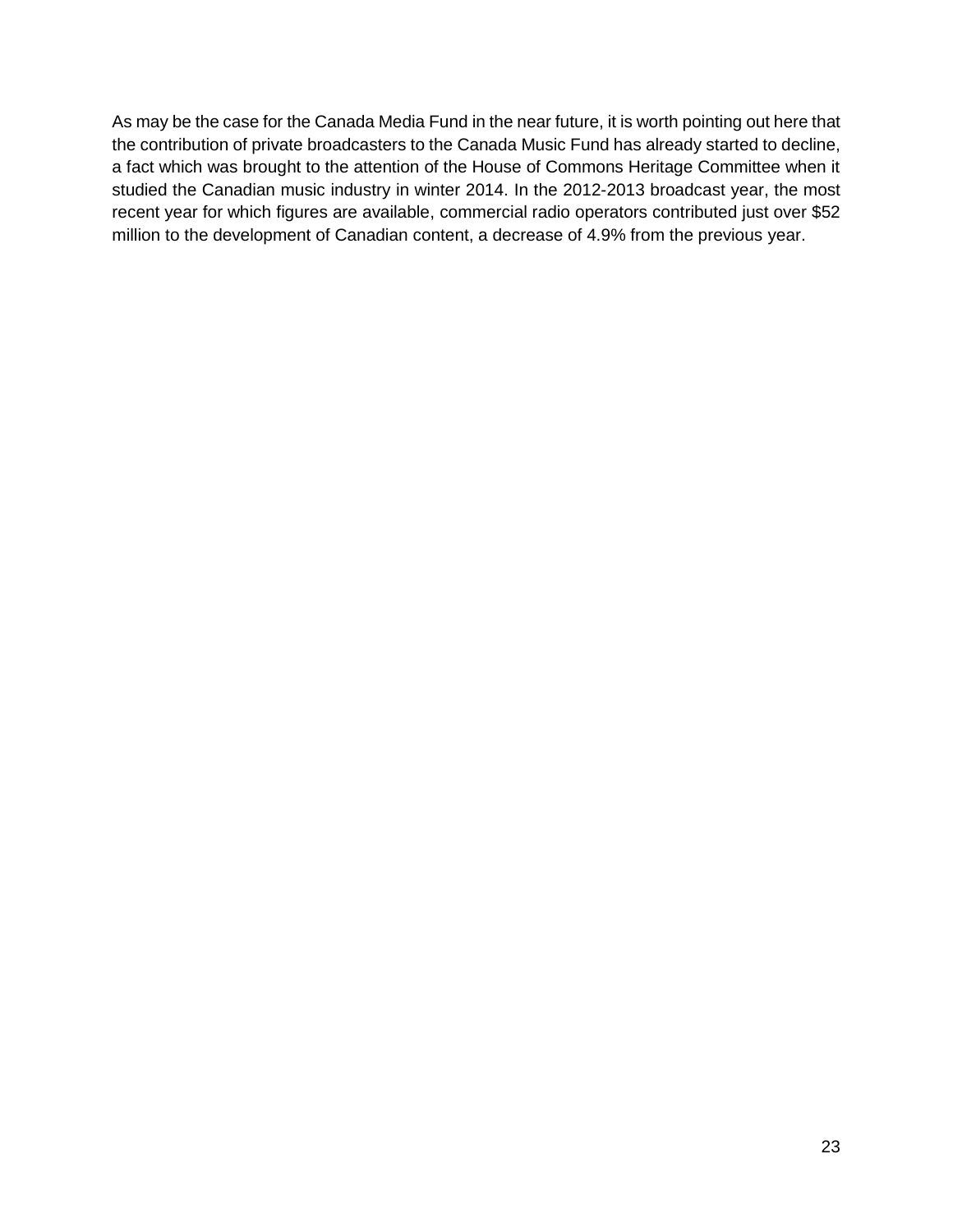## *--------OTHER EXPENDITURES--------*

The *Celebration and Commemoration Program* provides financial assistance to eligible organizations (non-governmental and community organizations) to organize community events during the 'Celebrate Canada!' period, June 21<sup>st</sup> to July 1<sup>st</sup>. The period includes National Aboriginal Day, Saint-Jean-Baptiste Day, Canadian Multiculturalism Day and Canada Day. This year, funding to the program stands at \$28.5 million, up almost \$4 million from last fiscal year. **Funding to this program has been on the rise in recent years**: it received a total of \$14.8 million in 2013-14, \$24.8 million in 2014-15 (this includes an additional \$14.3 million in the Supplementary Estimates) and is now close to \$30 million, as noted above. **The government notes that the program will coordinate activities relating to the 150th anniversary of Confederation in 2017 and will implement the government's cultural strategy for the 2015 Pan and Parapan American Games.**

*Sport.* **Sport funding holds steady for two of the government's three main programs in this area, and is down considerably for the third program area owing to reduced funding requirements in connection with the 2015 Pan and Parapan American Games.** 

In addition, the government is providing \$6 million for a Federal Cultural Strategy for the 2015 Pan and Parapan American Games. The funding has been repurposed from the government's original \$500 million commitment to the Games, and will fund initiatives in 2014-15 and 2015-16. The Federal Cultural Strategy for the Games includes:

- \$1.4 million for the main celebration site at Nathan Philips Square;
- \$1 million for torch relay activations outside Ontario;
- \$3.6 million for torch relay activations in Ontario, activations showcasing Aboriginal and Francophone culture, and local activations that highlight Canada's connection to the Americas, engage Canadians in celebrations related to the Games, or commemorate Canada's history of summer sport.

The application period for this funding is now closed (applications were due in August and October 2014). Other funding programs, including the Canada Arts Presentation Fund and the Building Communities through Arts and Heritage program, will consider proposals for Pan Am-related funding that meet their eligibility conditions.

The *Athlete Assistance Program,* which provides support to athletes to improve their performance at major international events, received the same level of funding as it did last fiscal year: \$28 million.

The *Sport Support Program* works to develop athletes and coaches, increase Canadians' involvement in sport and advance Canadian interests and values. Funding to this program held steady at just under \$145 million.

The *Hosting Program* provides 'assistance for the hosting of the Canada Games and international sport events in Canada' (Department of Canadian Heritage 2015-16 *Report on Plans*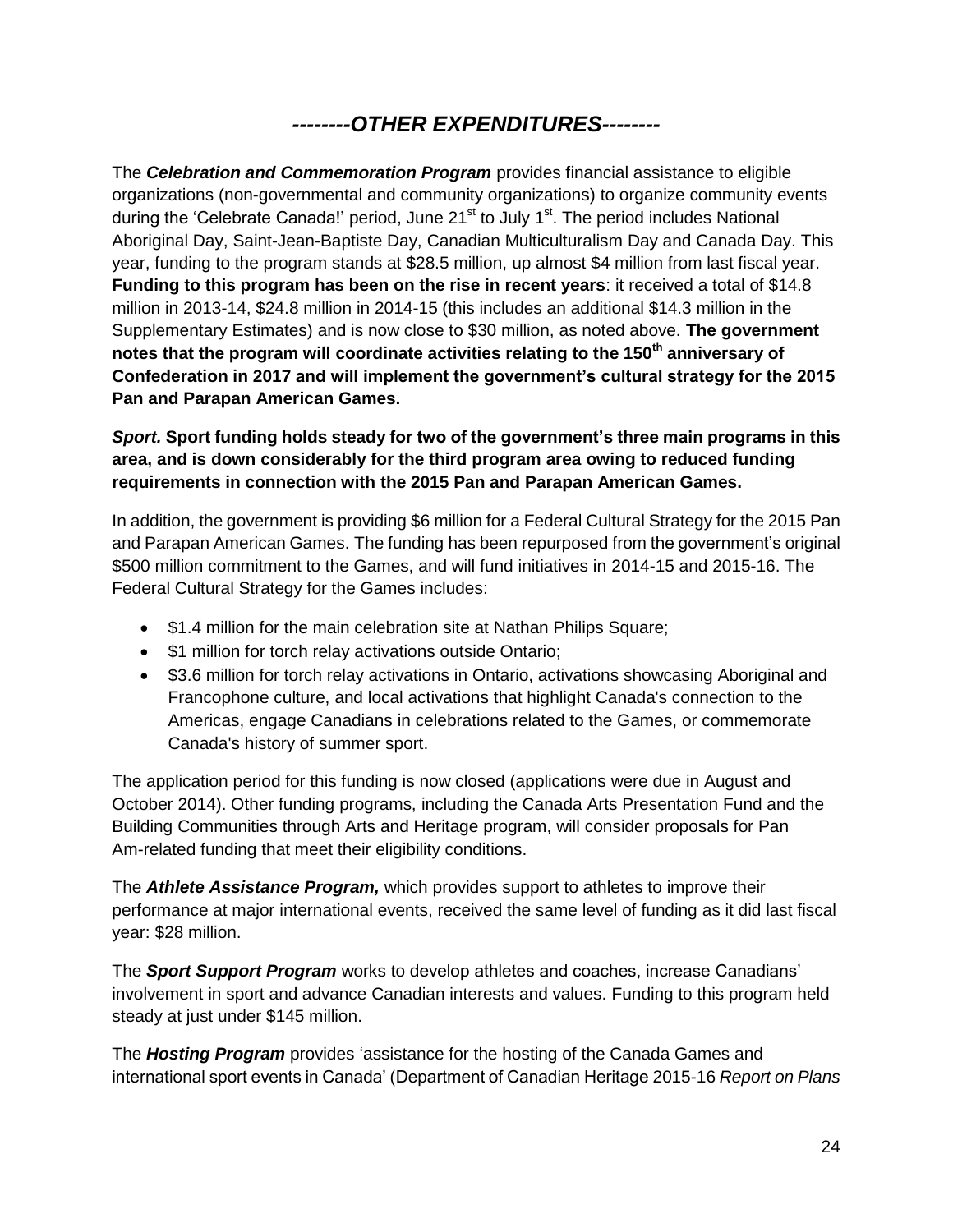*and Priorities*). Given the conclusion of the Pan and Parapan American games this year, funding to the program is down from its high of \$278.5 million in 2014-15 to \$59.6 million this fiscal year.

*Official Languages.* **Expenditures promoting Canada's official languages and supporting official language minority communities held steady year-over-year.** The *Enhancement of Official Languages Program*, which 'helps Canadians gain a better understanding and appreciation of the benefits of linguistic duality, as well as awareness of the constitutionally guaranteed language rights' (Department of Canadian Heritage 2015-16 *Report on Plans and Priorities*), received \$111.5 million in the Main Estimates, the same level of funding as last year.

Funding to the *Development of Official-Language Communities Program,* which 'fosters the vitality of Canada's English-and French-speaking minority communities and enables them to participate fully in all aspects of Canadian life' (Department of Canadian Heritage 2015-16 *Report on Plans and Priorities*), received \$225.9 million in this year's Main Estimates, the same level as last year.

The *Aboriginal Peoples' Program* centres on 'strengthening cultural identity, encouraging the full participation of Aboriginal peoples in Canadian life, and supporting the continuation of Aboriginal cultures and languages as living elements of Canadian society' (Department of Canadian Heritage 2015-16 *Report on Plans and Priorities*). Funding to this program is down from a total of \$27.5 million in 2014-15 to \$17.5 million this fiscal year. The decline owes to the transfer of the Aboriginal Women's Programming Elements to Aboriginal Affairs and Northern Development Canada's Family Violence Prevention Program.

## *--------OTHER FACTORS IMPACTING THE CULTURAL SECTOR--------*

While not directly related to the Budget, it is important to highlight here some measures which could have an impact on the cultural sector.

The first is the new measure in Budget 2015 that will exempt donors from tax when the proceeds from sales of shares or real estate are donated to charities within thirty days of the sale. While this measure applies to the charitable sector writ large, it does have the potential to encourage donations to arts and cultural charities as well.

The second is an amendment to the Copyright Act which will extend the term of protection of performances and sound recordings from fifty to seventy years from the release date of the recordings.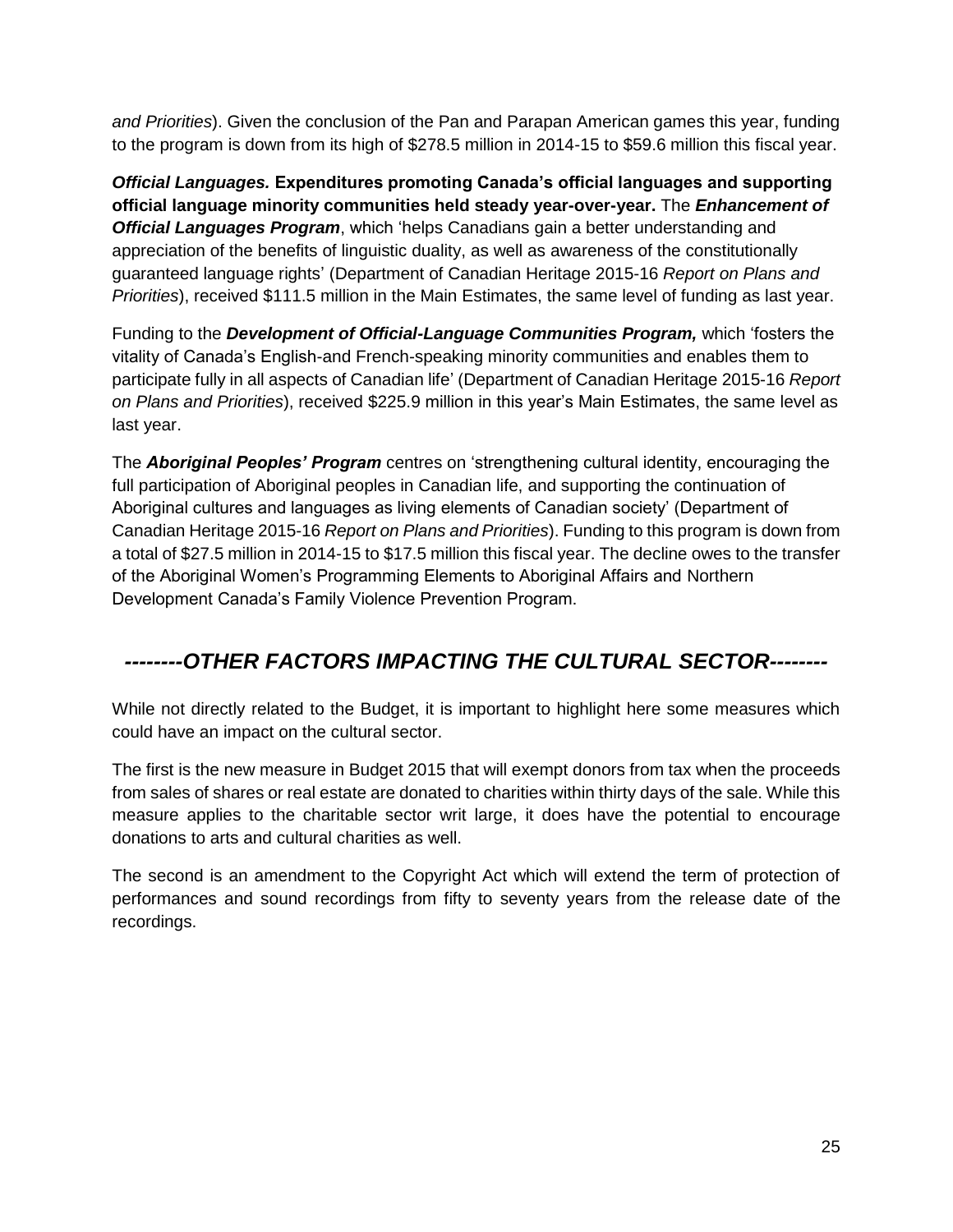#### **Appendix**

**Estimates for the Department of Canadian Heritage and Selected Cultural Agencies and Crown Corporations, Total of Main Estimates and Supplementary Estimates A, B and C for Fiscal Year 2014-15 (millions of dollars)**

| Organization <sup>1</sup>                    | <b>Main</b><br><b>Estimates</b> | <b>Budget</b><br>2012                 | <b>Supplementary</b><br><b>Estimates A</b><br>2014-15 |                                   | <b>Supplementary</b><br><b>Estimates B</b><br>2014-15 |                                   | <b>Supplementary</b><br><b>Estimates C</b><br>2014-15 | <b>Total</b><br><b>Estimates</b>  |               |
|----------------------------------------------|---------------------------------|---------------------------------------|-------------------------------------------------------|-----------------------------------|-------------------------------------------------------|-----------------------------------|-------------------------------------------------------|-----------------------------------|---------------|
|                                              | 2014-15                         | Ongoing<br>Cut as of<br>$2014 - 15^2$ | <b>Net</b><br><b>Transfers</b>                        | <b>New</b><br>Appro-<br>priations | <b>Net</b><br><b>Transfers</b>                        | <b>New</b><br>Appro-<br>priations | <b>Net</b><br><b>Transfers</b>                        | <b>New</b><br>Appro-<br>priations | $2014 - 15^3$ |
| Department of Canadian<br>Heritage           | 1,390.0                         | (46.2)<br>$(3.5\%)$                   | $\blacksquare$                                        |                                   | (1.6)                                                 | 93.4                              | (1.6)                                                 | 2.0                               | 1,482.2       |
| Canada Council for the<br>Arts               | 182.1                           |                                       | $\blacksquare$                                        |                                   | 0.1                                                   | $\blacksquare$                    |                                                       |                                   | 182.2         |
| <b>Canadian Broadcasting</b><br>Corporation  | 1,038.0                         | (115.0)<br>$(10.7\%)$                 | $\blacksquare$                                        | $\blacksquare$                    | $\blacksquare$                                        | $\blacksquare$                    | $\blacksquare$                                        | $\blacksquare$                    | 1,038.0       |
| Library and Archives of<br>Canada            | 95.9                            | (9.6)<br>$(8.2\%)$                    | $\blacksquare$                                        | $\blacksquare$                    | $\overline{\phantom{a}}$                              | $\blacksquare$                    | 1.0                                                   | $\blacksquare$                    | 96.9          |
| <b>National Arts Centre</b>                  | 34.2                            | (1.9)<br>$(5.3\%)$                    | $\blacksquare$                                        | $\blacksquare$                    | 0.2                                                   | $\blacksquare$                    | 0.6                                                   |                                   | 35.0          |
| National Gallery of<br>Canada                | 43.8                            | $\blacksquare$                        | $\blacksquare$                                        | $\blacksquare$                    | $\blacksquare$                                        | $\blacksquare$                    | $\blacksquare$                                        | $\blacksquare$                    | 43.8          |
| Canadian Museum of<br>History                | 63.4                            | $\blacksquare$                        | $\blacksquare$                                        | $\blacksquare$                    | $\blacksquare$                                        | $\overline{0.2}$                  | $\blacksquare$                                        | $\blacksquare$                    | 63.6          |
| Canadian Museum for<br>Human Rights          | 21.7                            | $\blacksquare$                        | $\blacksquare$                                        | $\blacksquare$                    | $\overline{\phantom{a}}$                              | $\blacksquare$                    | $\overline{\phantom{0}}$                              | $\blacksquare$                    | 21.7          |
| Canadian Museum of<br>Immigration at Pier 21 | 9.9                             | $\blacksquare$                        | $\blacksquare$                                        | $\blacksquare$                    | $\blacksquare$                                        | $\blacksquare$                    | $\overline{a}$                                        | $\blacksquare$                    | 9.9           |
| Canadian Museum of<br><b>Nature</b>          | 26.1                            | $\blacksquare$                        | $\blacksquare$                                        | $\blacksquare$                    | $\blacksquare$                                        |                                   |                                                       |                                   | 26.1          |
| National Museum of<br>Science and Technology | 26.9                            | $\blacksquare$                        | $\blacksquare$                                        | $\blacksquare$                    | $\blacksquare$                                        | $\sim$                            |                                                       | 6.3                               | 33.2          |
| National Film Board of<br>Canada             | 59.9                            | (6.7)<br>$(10.0\%)$                   | $\blacksquare$                                        | $\overline{a}$                    | $\blacksquare$                                        | $\sim$                            | $\blacksquare$                                        | $\blacksquare$                    | 59.9          |
| <b>Telefilm Canada</b>                       | 99.6                            | (10.6)<br>$(10.0\%)$                  | $\blacksquare$                                        |                                   | $\blacksquare$                                        |                                   |                                                       |                                   | 99.6          |
| <b>TOTAL</b>                                 | 3,091.5                         | (191.1)<br>$(6.2\%)$                  | $^{4}$                                                | $\blacksquare$                    | $\mathbf{I}^4$                                        | 93.6                              | $\mathbf{I}^4$                                        | 8.3                               | 3,192.1       |

**Notes:**